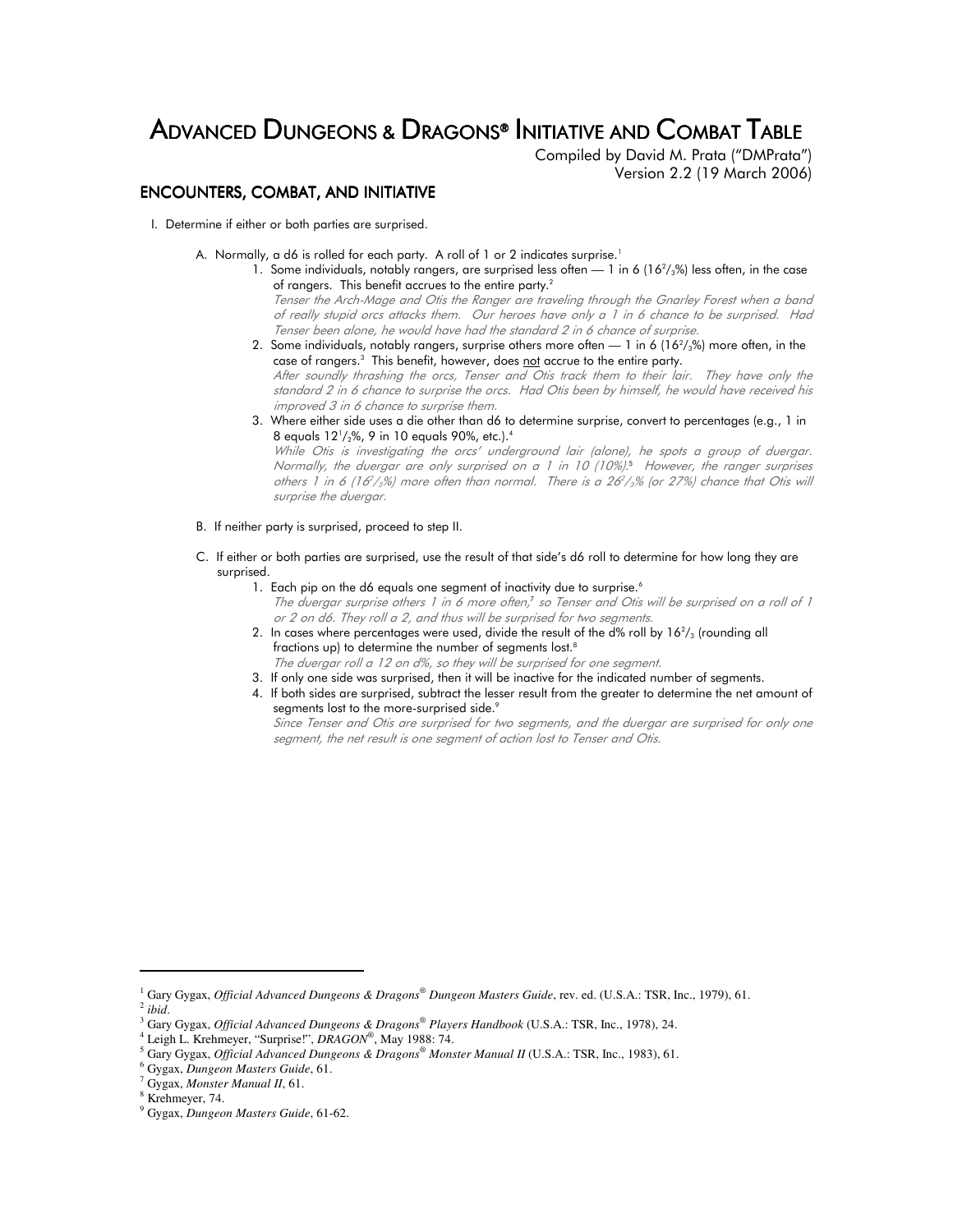- 5. Characters with Dexterity reaction adjustments are individually surprised for more or less segments than the rest of their side, depending on the amount of the penalty or bonus.<sup>10</sup>
	- a. This only applies when the character's side is already surprised. A reaction penalty does not create surprise in an unsurprised individual.<sup>11</sup>
	- b. Reaction bonuses do not apply to characters carrying more than "light gear" (12" base movement), although reaction penalties always do.<sup>12</sup>

Since Tenser has a 16 Dexterity,<sup>13</sup> he is able to negate his one segment of surprise.<sup>14</sup> Otis has a 17 Dexterity, <sup>15</sup> which would normally offset two segments of surprise. <sup>16</sup> However, on this trip, he is wearing non-magical chain mail (his chain mail +2 having been left in Nulb). <sup>17</sup> This drops his movement rate to 9", <sup>18</sup> and negates his reaction adjustment.

- 6. A surprised character armed with a *crossbow of speed* can fire it in the  $2<sup>nd</sup>$  segment of surprise, if he is surprised for more than one segment.<sup>19</sup>
- D. During each segment of surprise, members of the non-surprised side can perform one of the following actions.
	- 1. Make a full round of melee attacks in one segment.<sup>20</sup>

For the one segment that he is surprised, any duergar near enough can make their full number of melee attacks against Otis.

 2. Make a full round of missile attacks in one segment (or three times that rate if the missiles are ready).<sup>21</sup>

If, instead, the duergar have their light crossbows cocked and loaded, they can each fire three bolts at poor Otis. If the crossbows were not at the ready, they can still fire one bolt each.

- 3. Take one segment of movement (1' per 1" of movement rate). $^{22}$ The duergar are wearing plate mail, and thus move at 6".<sup>23</sup> Several of them decide to advance, covering 6' distance in the one segment of surprise.
- 4. Cast a one-segment spell, or begin casting a longer spell.<sup>24</sup> One of the duergar happens to be a cleric. He can cast a command spell at Otis in the one
	- segment of surprise.<sup>25</sup> If he chooses to cast hold person instead, the spell will go off four segments into the first full round of combat. 26
- 5. Spend one segment performing any other action that can normally be completed in six seconds (e.g., drawing a weapon, drinking a potion, activating certain wands, etc.).
- E. An individual who, due to a reaction bonus, is surprised for fewer segments than the rest of his side can only perform actions D 3-5, above, during the segments that he is no longer surprised.

For the one segment that Otis is surprised, Tenser (who is not) could choose to move up to 12', <sup>27</sup> or perhaps let loose a volley of magic missiles *instead.*28 He could also choose to get a head start on casting a longer spell, such as death spell, which would then take effect five segments into the first full round.<sup>29</sup>

 F. Similarly, an individual who, due to a reaction bonus, is surprised for fewer segments than the rest of his side cannot be targeted by actions D 1-2, above, during the segments that he is no longer surprised.<sup>30</sup> Since Tenser is up and on his guard (i.e., not surprised), the duergar cannot target him with their missile or melee weapons. The cleric, however, could choose to cast command on him, instead of on Otis.

<sup>24</sup> Gygax, *Dungeon Masters Guide*, 61.

<sup>26</sup> Gygax, *Players Handbook*, 45.

<sup>10</sup> Gygax, *Dungeon Masters Guide*, 62.

 $^{\rm 11}$   $ibid.$ 

<sup>12</sup> Gygax, *Players Handbook*, 101.

<sup>&</sup>lt;sup>13</sup> Brian Blume et al., *The Rogues Gallery* (U.S.A.: TSR Games, 1980), 47.

<sup>14</sup> Gygax, *Players Handbook*, 11.

<sup>15</sup> Gary Gygax with Frank Mentzer, *The Temple of Elemental Evil* (U.S.A.: TSR, Inc., 1985), 32-34.

<sup>16</sup> Gygax, *Players Handbook*, 11.

<sup>&</sup>lt;sup>17</sup> Gygax and Mentzer, 32-34.

<sup>18</sup> Gygax, *Dungeon Masters Guide*, 27.

<sup>19</sup> Gygax, *Dungeon Masters Guide*, 168.

<sup>20</sup> Gygax, *Dungeon Masters Guide*, 62.

<sup>21</sup> *ibid.* 

<sup>22</sup> Gygax, *Players Handbook*, 102-103.

<sup>23</sup> Gygax, *Dungeon Masters Guide*, 27.

<sup>25</sup> Gygax, *Players Handbook*, 43.

<sup>27</sup> Gygax, *Players Handbook*, 102.

<sup>28</sup> Gygax, *Players Handbook*, 67.

<sup>29</sup> Gygax, *Players Handbook*, 83.

<sup>30</sup> Gygax, *Dungeon Masters Guide*, 71.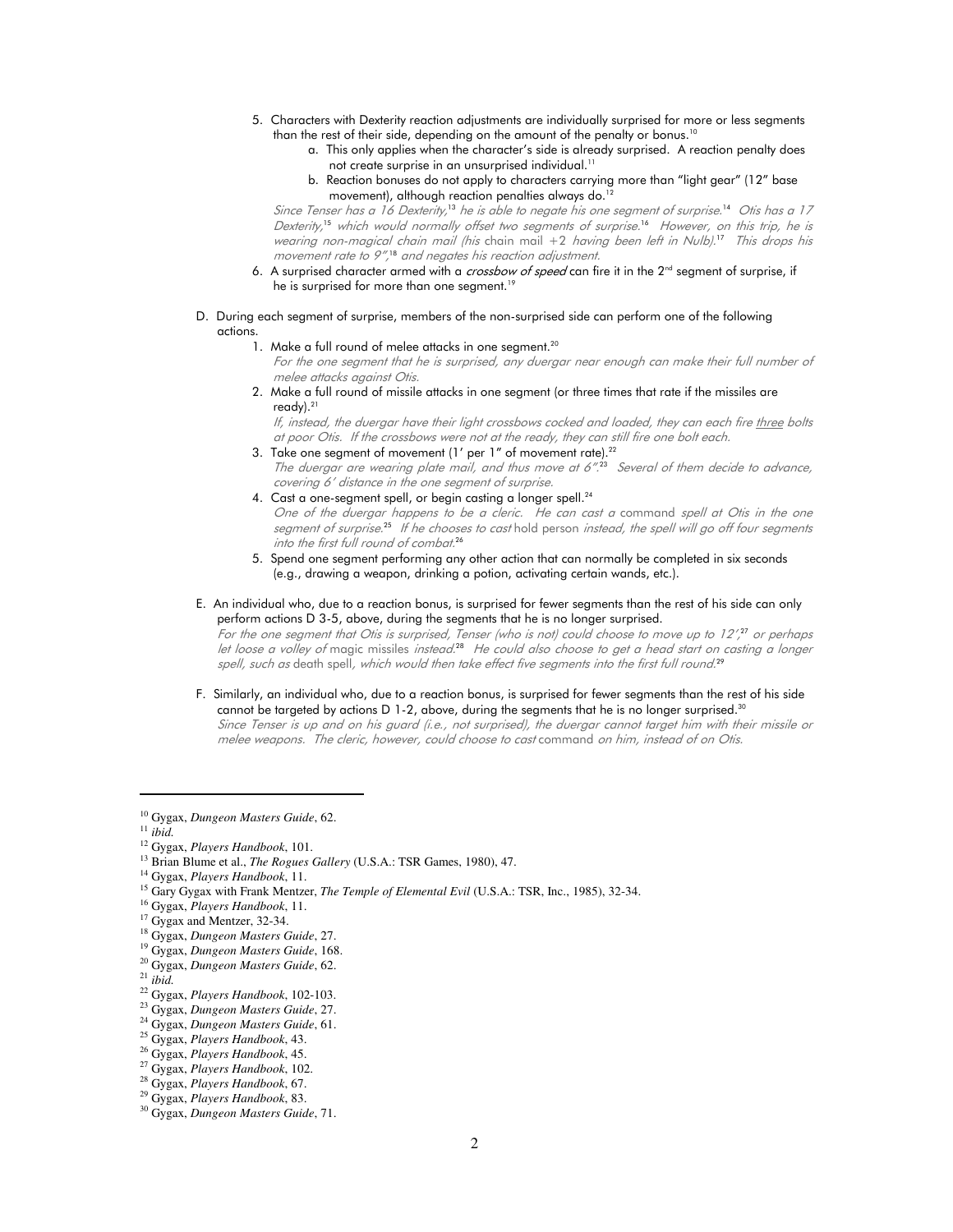- II. Determine distance, if unknown, between the parties.
	- A. Outdoors, base encounter distance is 6" to 24" (6d4).<sup>31</sup>
		- 1. If either party is surprised, subtract the larger number of surprise segments from the distance.<sup>32</sup>
			- 2. Terrain may further modify the encounter distance.
				- a. Scrub -1 per die on all 3's and 4's.
					- b. Forest -1 per die on all numbers (0's are possible).
					- c. Marsh  $-$  -1 per die on all 2's, 3's, and 4's.<sup>33</sup>

On another day, in another place, Lord Robilar is wandering through the swamps to the northeast of his castle with Quij, his orcish hero. <sup>34</sup> They are spotted (surprised on a roll of 1) by a group of lizard men. 6d4 are rolled to determine the encounter distance. The results are 1, 1, 4, 4, 1, and 3. These are adjusted to 1, 1, 3, 3, 1, and 2, for a total of 11. The surprise roll further reduces this total by -1, so the lizard men sight them at 10", or 100 yards. <sup>35</sup> They will keep their distance if they know what is good for them.

#### B. Indoors, base encounter distance is 5" to 10" (d6 + 4).<sup>36</sup>

1. Line of Sight: If this is unobstructed and light is involved, the distance possible for determination of another party present is virtually infinite. It could likewise be sharply restricted due to obstructions.<sup>37</sup>

The lizard men did not know what was good for them, so now Robilar and Quij have to trudge down into their lair to exterminate the rest of them. As they proceed along the 200' long entrance tunnel, they gleefully note that the lizard men have been kind enough to light torches along its length, thus making surprise impossible.

2. Noise: If one party is making considerable noise which is discernible by the other party, the latter will have the options of fleeing or concealment; the former negating the encounter, the latter allowing distance to be  $1''$  to  $4''$  before discovery by the noisy party.<sup>38</sup>

Robilar and Quij are congratulating each other on their fortune so loudly that they fail to notice the ten lizard men sneaking up behind them. The lizard men have the option of fleeing undetected, but, foolishly, they close to (d4) 3" (30')<sup>89</sup> before they are noticed.

- 3. Actual Area: If the encountered party is in a small area, distance between the two can be no greater than the maximum distance possible for discovery of the one by the other, i.e. opening a door into a 20' X 20' room will mean the distance between the two parties can be under 10', 10' or thereabouts, or 20' (d6, 1-2 = striking distance,  $3-4 = 10'$  distance,  $5-6 = 20'$  distance).<sup>40</sup> After cleaning off their weapons, Robilar and Quij make their way into a cave, which measures roughly 30' across. According to a d4 roll, the lizard men in the cave are:  $1 =$  in striking range,  $2 = 10'$  away,  $3 = 20'$  away, or  $4 = 30'$  away. The warriors' luck continues, as a roll of 1 shows that the lizard men are within striking distance.
- 4. Planned or Unplanned Appearance: The sudden precipitation of one party upon the other due to any of a number of factors (teleportation, dimension door spell, other magical means, a chute, etc.) will cause distance similar to that found when actual area is a factor.<sup>41</sup>

<sup>31</sup> Gygax, *Dungeon Masters Guide*, 49.

<sup>32</sup> *ibid.* 

<sup>33</sup> *ibid.* 

<sup>34</sup> Robert J. Kuntz with Douglas J. Behringer, "Robilar Remembered: Lord Robilar & Co.," *The Oerth Journal* 7 (June 1998): 41-43.

<sup>35</sup> Gygax, *Players Handbook*, 39.

<sup>36</sup> Gygax, *Dungeon Masters Guide*, 62.

<sup>37</sup> *ibid.* 

<sup>38</sup> *ibid.* 

<sup>39</sup> Gygax, *Players Handbook*, 39.

<sup>40</sup> Gygax, *Dungeon Masters Guide*, 62.

<sup>41</sup> *ibid.*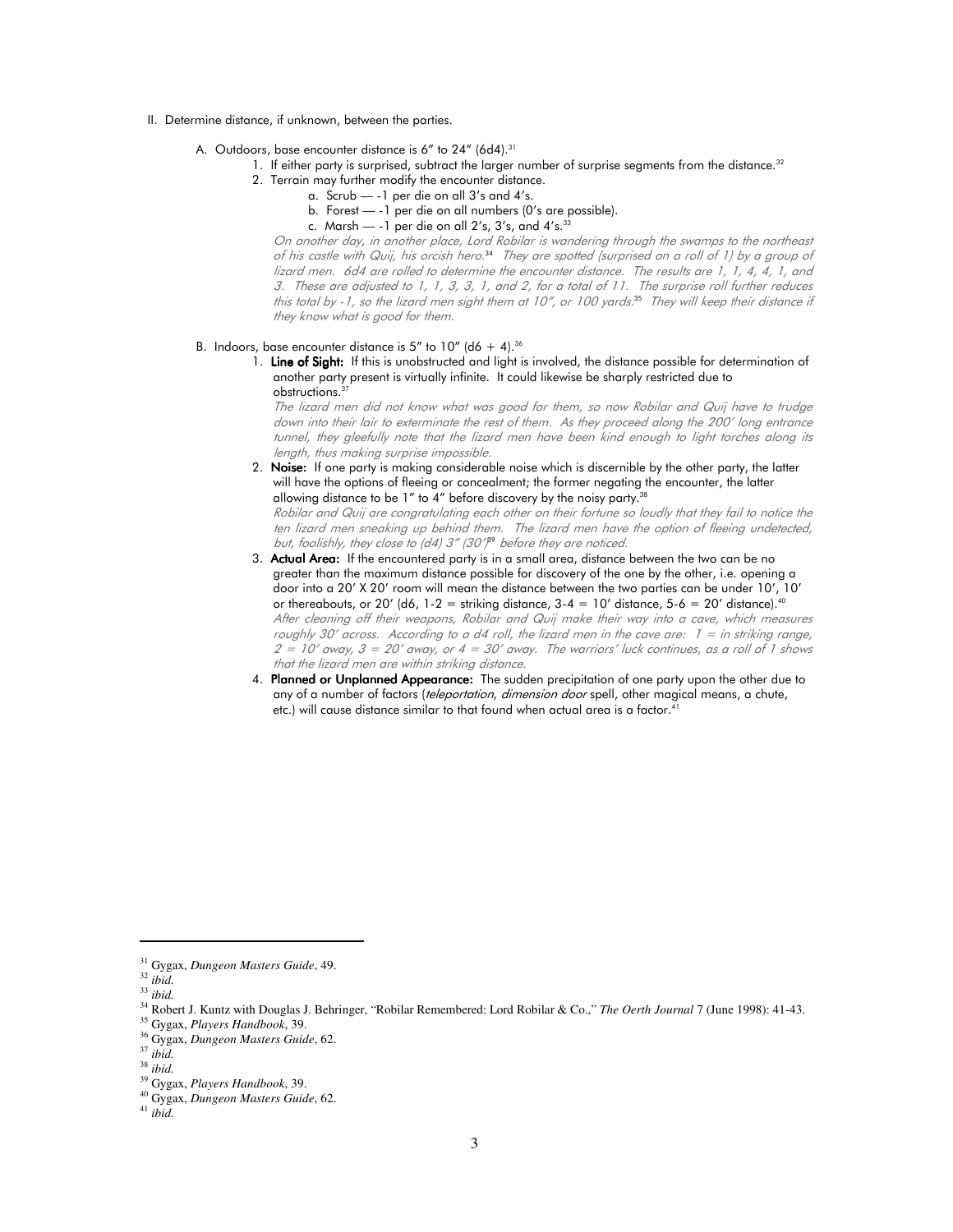5. Surprise: Surprise: Surprise can only be a factor in close encounter situations. If either or both parties are surprised, the distance must be either 1" to 3" or it must be less as determined under the actual area modifier. Thus if the actual area were a 40' X 60' room, if surprise exists the distance between the parties will be 1" to 3".<sup>42</sup>

In the next cave, Robilar and Quij surprise another group of lizard men. Encounter distance would normally be 1" to 3", but, since this cave is only 20' wide, 2" is the maximum distance possible.

- 6. Light: The illumination factor or visual capability of the concerned parties will affect encounter distance as follows.
	- a. A light source reliance limits the encounter distance to twice the normal vision radius of the source (2 X radius of the light source).
	- b. Infravision and/or ultravision operate only to the stated limit of their range and limit encounter distance accordingly.<sup>43</sup>

In the last tunnel, which is dark, Robilar uses his long sword +3 for light. <sup>44</sup> It sheds light in a 20' radius, <sup>45</sup> so the maximum distance for any encounter is 40'. If Quij looks up ahead with his infravision, <sup>46</sup> though, then the maximum encounter distance will be 60'. 47

- III. Both parties declare their intentions.
	- A. The DM should mentally note what actions the "monsters" plan to take, prior to knowing what the PC's will do.
	- B. Each player should describe what his character will do this round.<sup>48</sup>
		- 1. Spell casters must note what spell they intend to cast at the beginning of each round.<sup>49</sup>
		- 2. Other intentions may be declared in a more general manner (e.g., "I fire my bow" or "I attack with my sword").
		- 3. Any delay on the part of a player to declare intentions should be considered as a like delay in the character's actions, on a six second to one segment basis.<sup>50</sup>

Decisions, decisions… Poor Otto cannot decide whether to cast his irresistible dance or geas on the evil cleric. After about 20 seconds of hemming and hawing, he finally decides to go with the dance. The DM rules that the spell will go off three segments later than usual  $-$  in segment 8 instead of segment 5. 51

#### IV. Pre-initiative actions are resolved.

 A. A bow specialist who begins the round with arrow nocked, shaft drawn, and target in sight is entitled to loose that arrow prior to any initiative check.<sup>52</sup>

Yrag eyed his elven companion skeptically. "Specialists? Bah! In my day, we didn't have no stinkin' specialists. All weapons did the same amount of damage. <sup>53</sup> You either knew how to use one, or you didn't." Just then, a group of gnolls rounded a bend up ahead. Neither side was surprised, but the elf had an arrow nocked and readied, and loosed it before Yrag even knew what was happening. To Yrag's astonishment, the elf fired two more arrows thereafter,<sup>54</sup> hitting and killing three gnolls. "Gee, I only got two with my sword.<sup>55</sup> Tell me about this specialization thing again…"

- B. A crossbow specialist who begins the round with crossbow cocked and aimed, and target in range, also gets a free shot before initiative is rolled.<sup>56</sup>
- C. Any other exceptional actions that occur prior to initiative should be resolved here.

<sup>42</sup> Gygax, *Dungeon Masters Guide*, 62.

<sup>43</sup> *ibid.*

<sup>&</sup>lt;sup>44</sup> Kuntz and Behringer, 41.

<sup>45</sup> Gygax, *Players Handbook*, 102.

<sup>46</sup> Gary Gygax, *Official Advanced Dungeons & Dragons® Monster Manual*, 4th ed. (U.S.A.: TSR Games, 1979), 76.

<sup>47</sup> Gygax, *Players Handbook*, 102.

<sup>48</sup> Gygax, *Dungeon Masters Guide*, 71.

<sup>49</sup> Gygax, *Dungeon Masters Guide*, 65.

<sup>50</sup> Gygax, *Dungeon Masters Guide*, 71.

<sup>51</sup> Gygax, *Players Handbook*, 90.

<sup>52</sup> Gary Gygax, *Official Advanced Dungeons & Dragons® Unearthed Arcana* (U.S.A.: TSR, Inc., 1985), 18.

<sup>53</sup> Gary Gygax and Dave Arneson, *Dungeons & Dragons®* , ed. Eric Holmes, 2nd ed. (Lake Geneva, WI: TSR Hobbies, Inc., 1974, –78), 18.

<sup>54</sup> Gygax, *Unearthed Arcana*, 18.

<sup>55</sup> Robert J. Kuntz and Gary Gygax, *Mordenkainen's Fantastic Adventure* (U.S.A.: TSR, Inc., 1984), 31.

<sup>56</sup> Gygax, *Unearthed Arcana*, 18.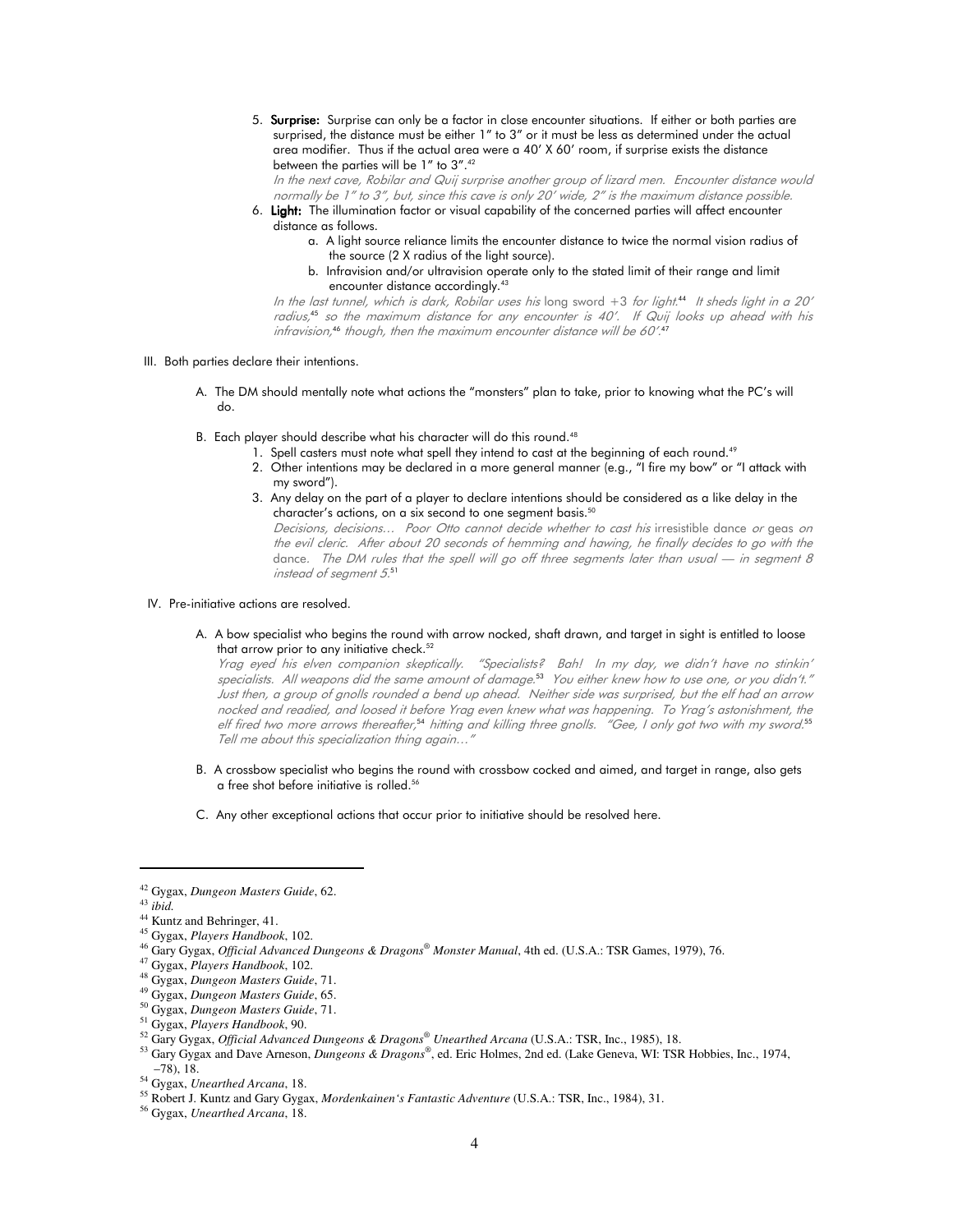- V. Resolve psionic combat on a segment-by-segment basis.<sup>57</sup>
	- A. Compare each psionic's chosen attack mode to his opponent's chosen defense mode. ALL ATTACKS AND DEFENSES ARE SIMULTANEOUS.<sup>58</sup>
	- B. Adjust attack and defense strength totals to reflect that segment's expenditures, as well as any points lost due to attack.<sup>59</sup>
	- C. Repeat steps A & B until the psionic combat has ended, one or both psionics are affected by a more mundane attack form during the round, or ten segments have passed.<sup>60</sup>

The young apprentice stared down the illithid. "Are you sure about this?" asked Mordenkainen. "Hey, trust me," the youth replied. "Them mind flayers aren't the only ones with psionic powers." In segment 1, the illithid attacked with *its* psionic blast,<sup>61</sup> w*hich the apprentice defended against with* thought shield. Mordenkainen, too, was in the area of effect, and needed to make a saving throw of 5 or better. <sup>62</sup> He passed easily.

Then, the apprentice retaliated with a psychic crush, which the illithid defended against with mind blank. The psionic matrix gave a 9% chance of instant death.<sup>ss</sup> A roll of 05 killed the illithid instantly. The smug apprentice looked back to his master. "See, I told you!" Mordenkainen fumed quietly. "I hate psionics. Who on Oerth came up with THAT idea?"

- VI. Determine initiative for the round by rolling a d6 for each side. The higher of the two rolls is said to possess the initiative for that melee round.<sup>64</sup>
	- A. Each participant does not make a separate initiative roll. However, the Dexterity Attacking adjustment is added to (or subtracted from) the initiative roll for each missile-firing combatant on an individual basis.<sup>65</sup>
		- 1. Initiative bonuses do not apply to characters carrying more than "light gear" (12" base movement).<sup>66</sup>
		- 2. Initiative penalties always apply.
	- B. One exceptional monster, the spectator, rolls d8 for initiative, rather than d6.<sup>67</sup>

Leomund faces off against the spectators beneath Bone Hill.<sup>68</sup> The spectators score a 5 (on d8) for initiative. Poor Leomund can only roll a d6, but he, too, manages to roll a 5 - a tie! However, since Leomund is throwing his dagger +2,<sup>69</sup> he is able to add his reaction bonus to the die roll. His 16 Dexterity<sup>16</sup> gives him a +1 bonus, <sup>71</sup> so his 5 becomes a 6, and he wins initiative.

C. Certain magic items, notably the *crossbow of speed*,<sup>72</sup> short sword of quickness,<sup>73</sup> and scimitar of speed,<sup>74</sup> allow the wielder to strike first regardless of the initiative result.

<sup>57</sup> Gygax, *Dungeon Masters Guide*, 76-78.

<sup>58</sup> *ibid.* 

<sup>59</sup> *ibid.* 

<sup>60</sup> Gygax, *Players Handbook*, 39.

<sup>61</sup> Gygax, *Monster Manual*, 70.

<sup>62</sup> Gygax, *Dungeon Masters Guide*, 78.

<sup>63</sup> Gygax, *Dungeon Masters Guide*, 76.

<sup>64</sup> Gygax, *Dungeon Masters Guide*, 62. <sup>65</sup> Gygax, *Dungeon Masters Guide*, 64.

<sup>66</sup> Gygax, *Players Handbook*, 102.

<sup>67</sup> Lenard Lakofka, *The Secret of Bone Hill* (U.S.A.: TSR Hobbies, Inc., 1981), 27-28.

<sup>68</sup> Lakofka, *The Secret of Bone Hill*, 14.

<sup>69</sup> Lenard Lakofka, "Leomund's Life," *The Oerth Journal* 10 (July 1999): 78-84.

<sup>70</sup> *ibid.*

<sup>71</sup> Gygax, *Players Handbook*, 11.

<sup>72</sup> Gygax, *Dungeon Masters Guide*, 168.

<sup>73</sup> Gygax, *Unearthed Arcana*, 104.

<sup>74</sup> Gygax, *Unearthed Arcana*, 106.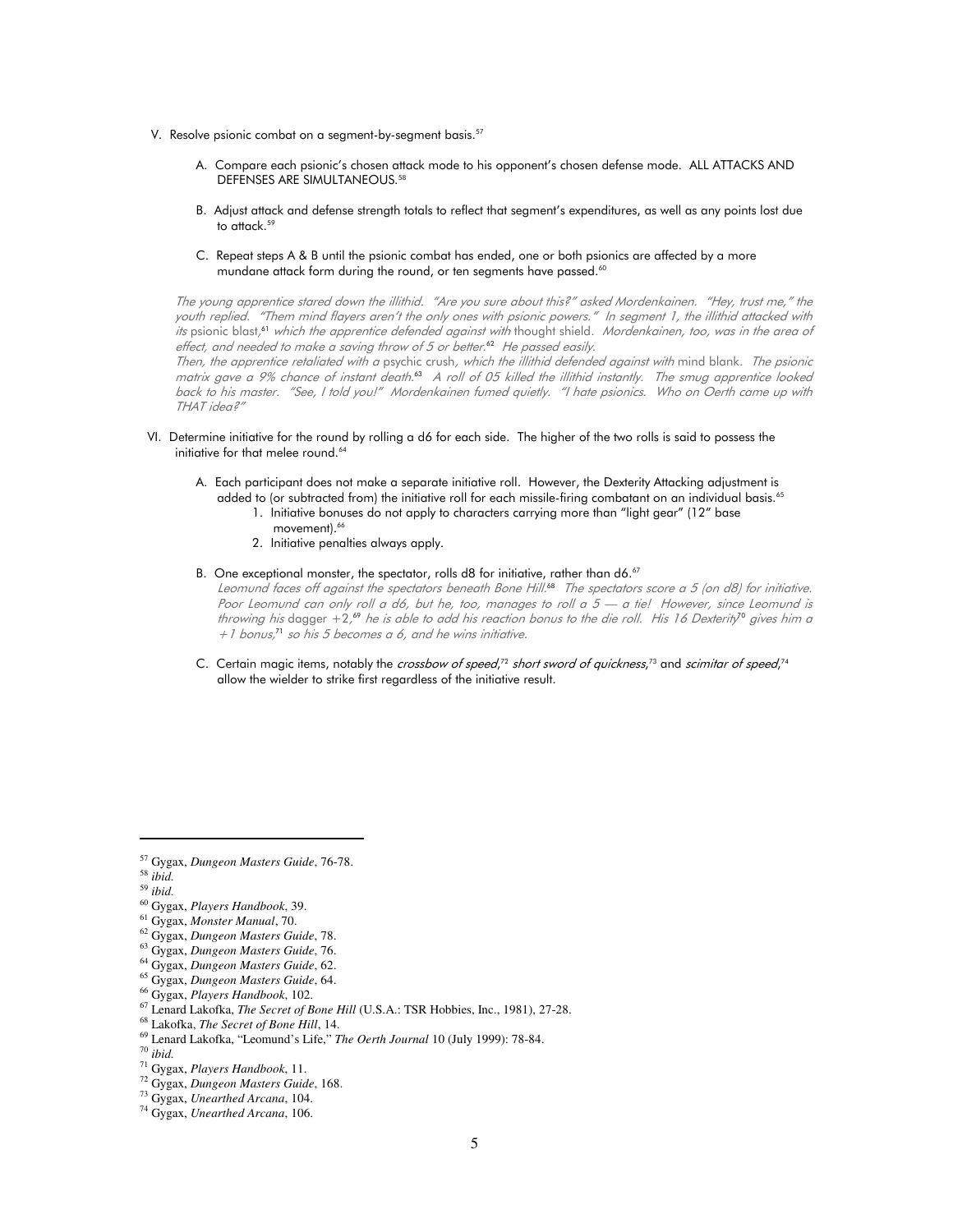- VII. Generally, the results of whatever actions are decided upon by the party with initiative are determined first, followed by the results of whatever actions are decided upon by the party which lost the initiative.<sup>75</sup> Ties usually indicate that attacks occur simultaneously.<sup>76</sup> Special cases are listed below.
	- A. Multiple Attack Routines: When one or more creatures involved in combat are permitted to use their
		- attack routines twice or more often during the round, then the following initiative determinants are employed.
			- 1. When the attack routine may be used twice, then allow the side with this advantage to attack FIRST and LAST with those members of its group who have this advantage.<sup>77</sup>
				- a. If it is possessed by both parties, the initiative roll determines which group strikes FIRST and THIRD, which group strikes SECOND and LAST.<sup>78</sup>
				- b. If one or both groups have members allowed only one attack routine, it will always fall in the middle of the other attacks, the order determined by dicing for initiative, when necessary.<sup>79</sup>

Erac's Cousin squares off against Serten the cleric. As a 7th level fighter, <sup>80</sup> Erac's Cousin has an attack rate of 3/2, <sup>81</sup> so he can attack twice in the first round. <sup>82</sup> Serten has but one attack, so it will come between the two attacks of his opponent. If Tenser were to drop in and cast haste on Serten, then they would both have two attacks, <sup>83</sup> and would need to dice for initiative.

- 2. If one party has the ability to employ its attack routines thrice, then the other party dices for initiative to see if it, or the multi-routine group, strikes first in the mid-point of the round.<sup>84</sup> lf, on the other hand, Erac's Cousin (being a 16th level magic-user<sup>85</sup>) cast haste on <u>himself</u>, then he could attack three times per round, <sup>86</sup> and Serten only one. They would need to roll for initiative to determine who struck first in the middle of the round, but Erac's Cousin would always attack first and last.
- 3. Extrapolate for routines which occur four or more times in a round by following the method above.<sup>87</sup>
- 4. Note that a *routine* is the attack or attacks usual to the creature concerned, i.e. a weapon (or weapons) for a character, a claw/claw/bite routine for a bear (with incidental damage assessed as it occurs — the hug, for example). A 12th level fighter is allowed attack routines twice in every odd numbered melee round, for example, and this moves up to three per round if a *haste* spell is cast upon the fighter.<sup>88</sup>
- 5. This rule applies to multiple missile attacks as well as to multiple melee attacks; thus, a longbow (rate of fire 2) will generally fire FIRST and LAST in the round.
- B. Charge: Normal melee is not possible when the opponents begin the round over 1" distant.<sup>89</sup> A round must be spent closing.<sup>90</sup> Alternatively, the attacker may choose to charge. This action brings the charging party into combat on the charge round, provided movement rate (plus bonus) allows this.<sup>9</sup>
	- 1. Movement Rate of Charging Creatures:
- a. Outdoors, charging bipeds receive a  $\text{ }\prime\text{ }_3$  movement bonus. Charging quadrupeds receive  $\alpha$ <sup>1</sup>  $a<sup>1</sup>/2$  movement bonus.<sup>92</sup>
	- b. Indoors, movement rate for all charging creatures is doubled.<sup>93</sup>
	- c. Encumbered creatures may not charge.<sup>94</sup>

<sup>75</sup> Gygax, *Dungeon Masters Guide*, 61.

<sup>76</sup> Gygax, *Dungeon Masters Guide*, 63.

<sup>77</sup> Gygax, *Dungeon Masters Guide*, 62-63.

<sup>78</sup> *ibid.*

<sup>79</sup> *ibid.* 

<sup>80</sup> Blume et al., 42.

<sup>81</sup> Gygax, *Players Handbook*, 25.

<sup>82</sup> Gygax, *Dungeon Masters Guide*, 63.

<sup>83</sup> Gygax, *Players Handbook*, 74.

<sup>84</sup> Gygax, *Dungeon Masters Guide*, 63.

<sup>85</sup> Gary Gygax, "From the Sorcerer's Scroll," *THE DRAGON*, May 1980: 30.

<sup>86</sup> Gygax, *Players Handbook*, 74.

<sup>87</sup> Gygax, *Dungeon Masters Guide*, 63.

<sup>88</sup> *ibid.*

<sup>89</sup> Gygax, *Dungeon Masters Guide*, 66.

<sup>90</sup> *ibid.* 

<sup>91</sup> *ibid.* 

<sup>92</sup> *ibid.* 

<sup>93</sup> *ibid.* 

<sup>94</sup> *ibid.*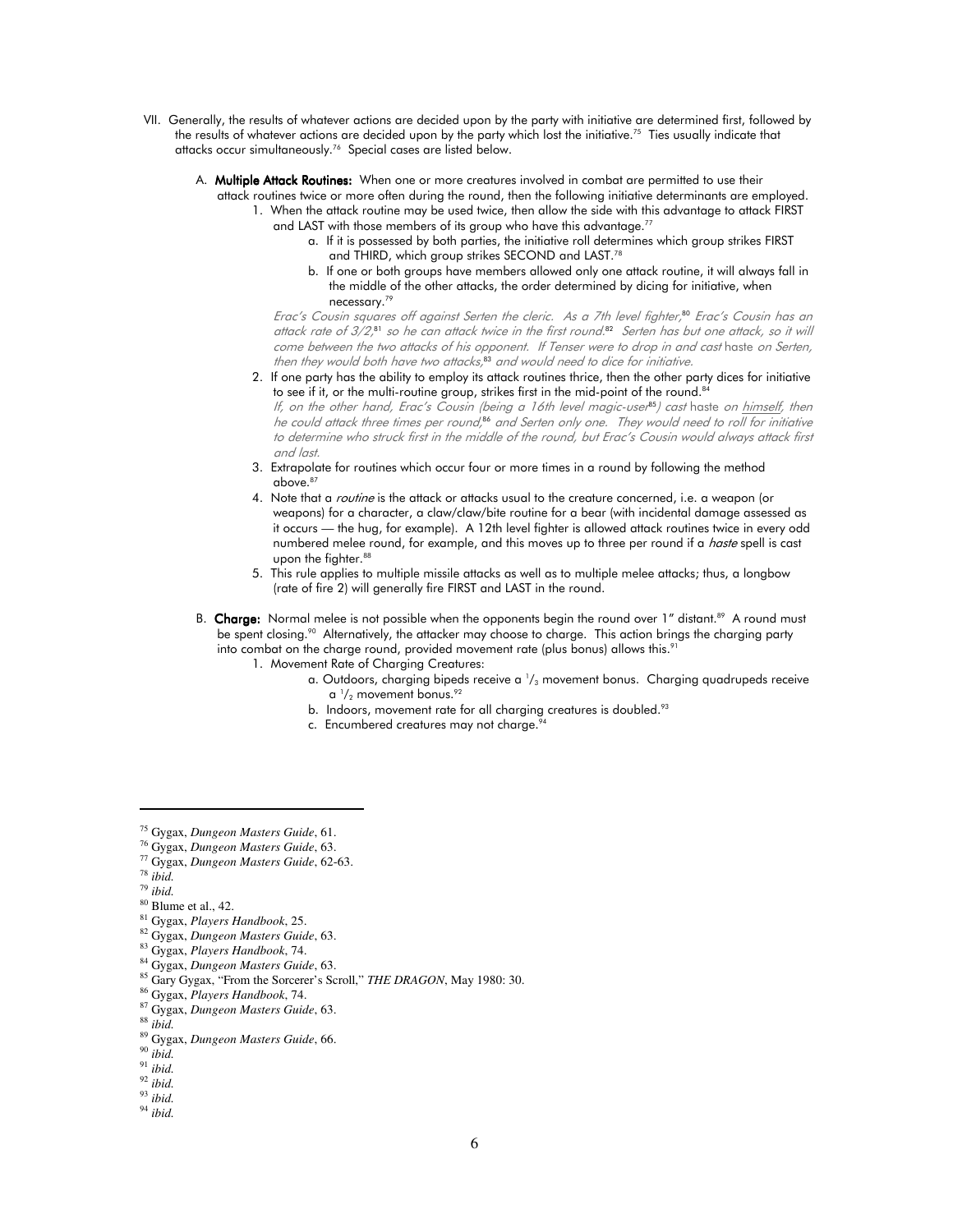- 2. Armor Class of Charging Creatures:
	- a. There is no dexterity bonus allowed for charging creatures.<sup>95</sup>
	- b. Creatures with no dexterity bonus become one armor class worse.<sup>96</sup>
	- c. There is no penalty to AC 10 creatures for charging, however.<sup>97</sup>
- 3. Melee at End of Charge:
	- a. Initiative is NOT checked at the end of charge movement.<sup>98</sup>
	- b. The opponent with the longer weapon/reach attacks first.<sup>99</sup>
	- c. Charging creatures gain  $+2$  on their "to hit" dice if they survive any opponent attacks which occur first.<sup>100</sup>
- 4. To detemine the timing of a charge attack vs. an opposing spell caster, compare the segments of movement required to the casting time of the spell.

Bigby nervously tries to complete his grasping hand spell as the giant charges at him. The spell requires seven segments to cast. $^{101}$  The giant moves at 12", $^{102}$  which is doubled to 24", or 24′ per segment, <sup>103</sup> indoors. He has 200' to close, and will do so in (200 ÷ 24) nine segments. Bigby will get his spell off after all.

#### C. Spell Casting: Even when a spell caster has won the initiative, it is possible for an opponent's attack to occur before the completion of (and thus disrupt) the spell.

 1. If combat is spell vs. spell, the spell with the shorter casting time will be completed first, with the initiative result breaking ties in casting times.

Bigby and Riggby just cannot take the name jokes anymore. They decide to settle the matter with a magical duel. (The winner will deal with Diggby and the others afterwards.) Bigby decides to get it over with quickly, and starts casting meteor swarm (nine segments).<sup>104</sup> Riggby, on the other hand, opens with flame strike (eight segments).<sup>105</sup> Initiative is irrelevant; Riggby's spell will go off before Bigby's. If Bigby had been using his clenched fist spell (also eight segments),<sup>106</sup> then initiative would have decided which spell was completed first.

- 2. If the spell caster is being attacked by a melee weapon with a speed factor rating, use the following procedure to determine when the weapon strikes.
	- a. When the attacker wins initiative, the weapon will always strike prior to spell completion.
	- b. When initiative is tied, a straight comparison of weapon speed factor to spell casting time will determine which occurs first. Simultaneous results are possible.<sup>107</sup>
	- c. When the attacker loses initiative, subtract the attacker's losing initiative die from the weapon speed factor (treating negative numbers as positive), and compare the result to the spell casting time to determine which occurs first. Again, simultaneous results are possible.<sup>108</sup>

The two spell casters have closed to melee range. Bigby starts casting power word, kill (one segment).<sup>109</sup> Riggby attacks with his staff of the serpent.<sup>110</sup> If Riggby wins initiative, he will strike first. If initiative is tied, the one-segment spell will beat the speed factor 4 staff. $11$  As it turns out, Bigby wins initiative 6-4. Riggby's speed factor (4) minus his losing die roll (4) equals 0, so he actually beats the one-segment spell. (He still needs to score a hit, though.)

<sup>97</sup> *ibid.* 

<sup>95</sup> Gygax, *Dungeon Masters Guide*, 66.

<sup>96</sup> *ibid.* 

<sup>98</sup> *ibid.* 

<sup>99</sup> *ibid.*  <sup>100</sup> *ibid.* 

<sup>101</sup> Gygax, *Players Handbook*, 86. <sup>102</sup> Gygax, *Monster Manual*, 44-45.

<sup>103</sup> Gygax, *Players Handbook*, 102.

<sup>104</sup> Gygax, *Players Handbook*, 92.

<sup>105</sup> Gygax, *Players Handbook*, 49.

<sup>106</sup> Gygax, *Players Handbook*, 89.

<sup>107</sup> Gygax, *Dungeon Masters Guide*, 66-67.

<sup>108</sup> *ibid.*

<sup>109</sup> Gygax, *Players Handbook*, 93.

<sup>&</sup>lt;sup>110</sup> Kuntz and Gygax, 32.

<sup>111</sup> Gygax, *Players Handbook*, 38.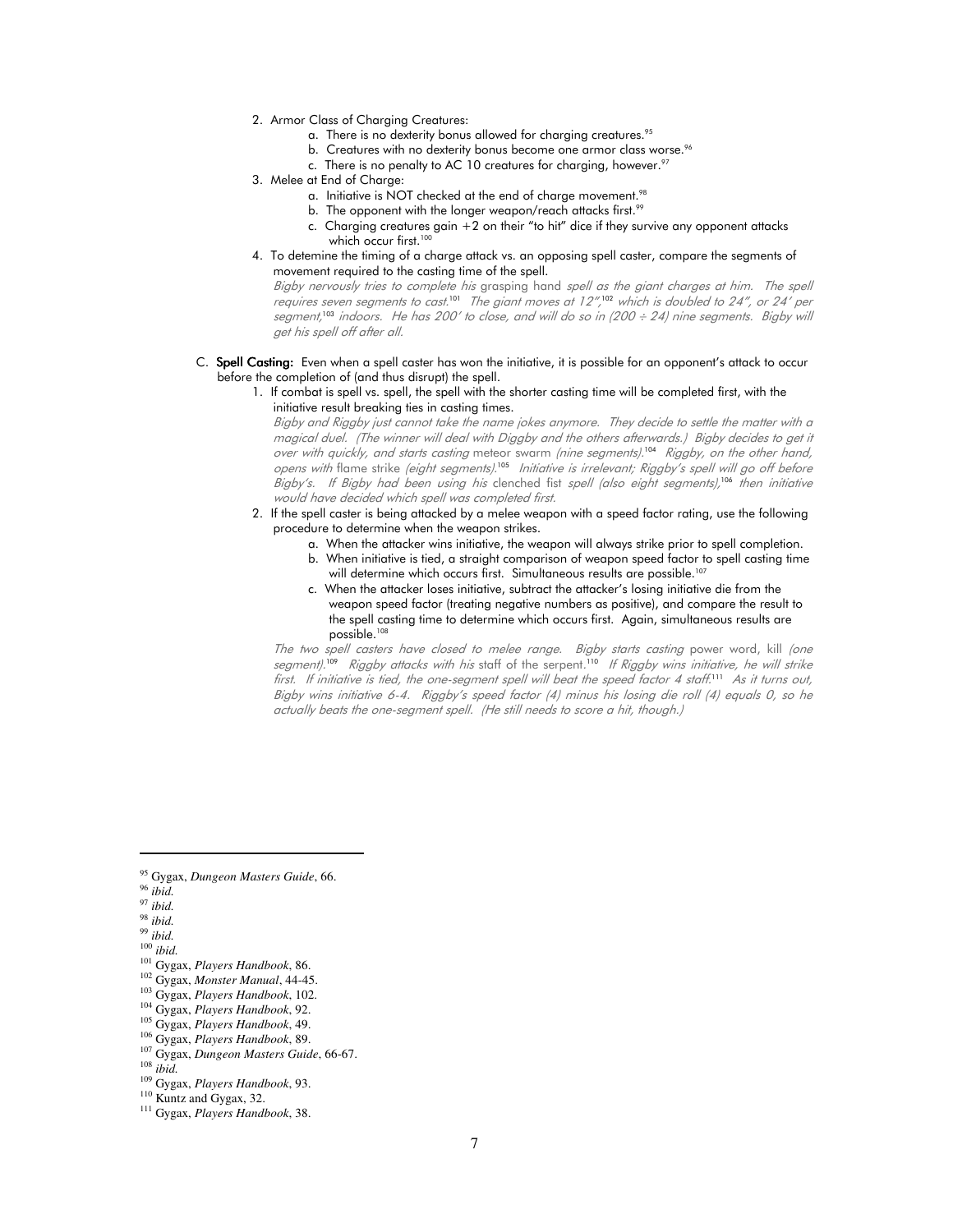- 3. If the spell caster is being attacked by missile weapons, or by natural weaponry without a speed factor rating (such as a monster's claw/claw/bite), use the following procedure to determine when the attack strikes.
	- a. When the attacker wins initiative, the attack will always strike prior to spell completion.
	- b. When the attacker loses initiative, or when initiative is tied, the attack will occur on the segment indicated by the caster's initiative die. Compare this to the spell casting time to determine which occurs first. Simultaneous results are possible.<sup>112</sup>

The duel comes to a grinding halt when an out-of-control air elemental turns on Bigby.<sup>113</sup> It starts to attack, while Bigby tries to cast protection from evil, 10' radius (three segments) to keep it away from him. <sup>114</sup> Bigby wins initiative 4-1, so the elemental's attack will come on segment 4, after the spell is completed. Bigby is safe - for the moment.

 4. When the attacker has multiple attack routines, only the first attack has an opportunity to disrupt a spell (unless the spell requires a full round to cast).

While Riggby takes the opportunity to cast cure light wounds on himself (five segments),<sup>115</sup> Bigby's loyal archers<sup>116</sup> begin firing on him. The timing of their first volley will be determined by initiative. Riggby wins initiative 3-2, but that means that the first volley of arrows arrives in segment 3, before the completion of the spell. If the spell is not disrupted, his spell will take effect in segment 5. The second volley of arrows will strike thereafter.

5. A magic-user may cast two cantrips in a single round.<sup>117</sup> In such a case, the timing of the first cantrip is determined as above. The second cantrip will be cast 1-4 segments later.<sup>118</sup>

Having exhausted all of his more useful spells, Bigby must now resort to casting cantrips. Meanwhile, Riggby is preparing a light spell with which to blind Bigby. <sup>119</sup> The light spell will be completed in four segments. 120

Bigby's first cantrip, spider, will be cast in the first segment. (No cantrip has a casting time longer than 1/<sub>2</sub> segment.)<sup>121</sup> His second cantrip, yawn, *will be completed d4 segments later. Bigby rolls a* 3, so his second cantrip will take effect in segment 4 — the same time as Riggby's light spell, so an initiative roll is needed to determine which spell will go off first in that segment.

- 6. The spell caster cannot use his or her dexterity bonus to avoid being hit during spell casting; doing so interrupts the spell.<sup>122</sup>
- 7. Any successful attack, or non-saved-against attack, upon the spell caster interrupts the spell.<sup>123</sup>
- 8. The above procedures for resolving the timing of attacks against spell casters also apply to opponents using magical devices with specific activation times (such as rods, staves, and wands). These functions, however, will not be automatically disrupted by a successful attack (unless the wielder is slain or otherwise incapacitated).

Completely out of spells at this point, and low on hit points, Bigby resorts to his wand of cold [frost]. <sup>124</sup> He uses two charges to create a cone of cold. <sup>125</sup> This function has an activation time of only two segments. 126

*Riggby tries to hit Bigby with his* hammer  $+2.^{127}$  *Initiative is tied, so the weapon speed factor (4)* $^{128}$ is compared to the activation time of the wand (2). The cone of cold will go off before Riggby can try to hit Bigby. Even if Riggby had won initiative and struck first, the cone of cold would take effect unless the blow incapacitated Bigby.

- <sup>121</sup> Gygax, *Unearthed Arcana*, 45.
- <sup>122</sup> Gygax, *Dungeon Masters Guide*, 65.

<sup>125</sup> Gygax, *Dungeon Masters Guide*, 135.

<sup>127</sup> Kuntz and Gygax, 32.

<sup>112</sup> Gygax, *Dungeon Masters Guide*, 65.

<sup>113</sup> Gygax, *Monster Manual*, 37.

<sup>114</sup> Gygax, *Players Handbook*, 75.

<sup>115</sup> Gygax, *Players Handbook*, 43.

<sup>&</sup>lt;sup>116</sup> Gygax, "From the Sorcerer's Scroll," 11.

<sup>117</sup> Gygax, *Unearthed Arcana*, 45.

<sup>118</sup> *ibid.* 

<sup>119</sup> Gygax, *Players Handbook*, 44.

<sup>120</sup> *ibid.* 

<sup>123</sup> *ibid.* 

<sup>124</sup> Kuntz and Gygax, 31.

<sup>126</sup> *ibid.* 

<sup>128</sup> Gygax, *Players Handbook*, 38.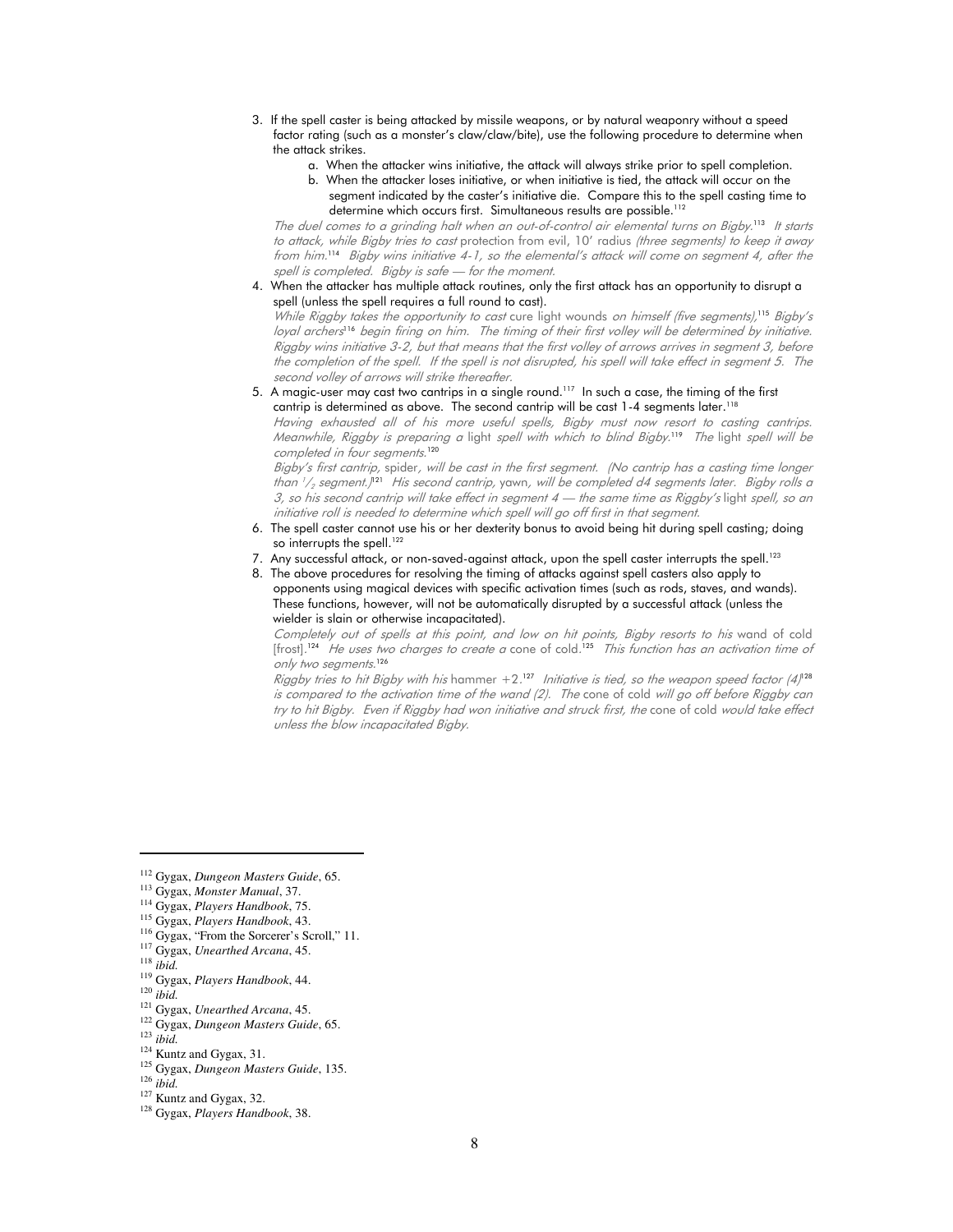- D. Weapon Speed Factor: When initiative is tied, weapon speed factors are used to determine who strikes the first blow.<sup>1</sup>
	- 1. The opponent with the weapon which has the lower speed factor will strike first,<sup>130</sup> subject to the following conditions.
		- a. The initiative roll must be tied.<sup>131</sup>
		- b. Both combatants must be using melee weapons with speed factors.<sup>132</sup>
		- c. Both combatants must have an odd or even number of attacks in the round (as per VII A, above).

Otis has finally caught up with Robilar, after the latter's reckless freeing of Zuggtmoy. <sup>133</sup> The two come to blows. Otis is fighting with a battle-axe, while Robilar wields his long sword +3.<sup>134</sup> Otis, as a 10th level ranger,<sup>135</sup> is allowed three attacks every two rounds.<sup>136</sup> Robilar, as a 19th level fighter,<sup>33</sup> is entitled to two attacks every round.<sup>138</sup> Therefore, in the first round, they will each have two attacks.<sup>139</sup>

Initiative dice are rolled, and tied 3-3. Speed factors are then consulted. Robilar's long sword (speed factor 5) <sup>140</sup> is faster than Otis' battle-axe (speed factor 7), <sup>141</sup> so Robilar will strike FIRST and THIRD, while Otis strikes SECOND and LAST.<sup>142</sup> In the second round, however, Otis will have but one attack, so initiative and speed factors will be irrelevant — Robilar will strike FIRST and LAST, with Otis attacking in the middle.<sup>143</sup>

- 2. When weapon speed factor is the determinant of which opponent strikes first in a melee round,
	- there is a chance that one opponent will be entitled to multiple attacks.<sup>144</sup>
		- a. Compare the score of the lower-factored weapon with that of the higher.
		- b. If the difference is at least twice the factor of the lower, or five or more factors in any case, the opponent with the lower-factored weapon is entitled to two attacks *before* the opponent with the higher weapon factor is entitled to any attack whatsoever.<sup>145</sup>
		- c. If the difference is ten or greater, the opponent with the lower-factored weapon is entitled to two attacks *before* the opponent with the higher weapon factor is allowed to attack, and one further attack at the same time the opponent with the higher-speed-factored weapon finally is allowed to attack.<sup>146</sup>

<sup>129</sup> Gygax, *Dungeon Masters Guide*, 66.

<sup>130</sup> *ibid.* 

<sup>131</sup> *ibid.* 

<sup>132</sup> *ibid.* 

<sup>&</sup>lt;sup>133</sup> Gygax and Mentzer, 28.

<sup>&</sup>lt;sup>134</sup> Kuntz and Behringer, 41.

<sup>&</sup>lt;sup>135</sup> Gygax and Mentzer, 32-34.

<sup>136</sup> Gygax, *Players Handbook*, 25.

<sup>&</sup>lt;sup>137</sup> Kuntz and Behringer, 41.

<sup>138</sup> Gygax, *Players Handbook*, 25.

<sup>139</sup> Gygax, *Dungeon Masters Guide*, 63.

<sup>140</sup> Gygax, *Players Handbook*, 38.

<sup>141</sup> *ibid.* 

<sup>142</sup> Gygax, *Dungeon Masters Guide*, 63.

<sup>143</sup> *ibid.* 

<sup>144</sup> Gygax, *Dungeon Masters Guide*, 66.

<sup>145</sup> *ibid.* 

<sup>146</sup> *ibid.*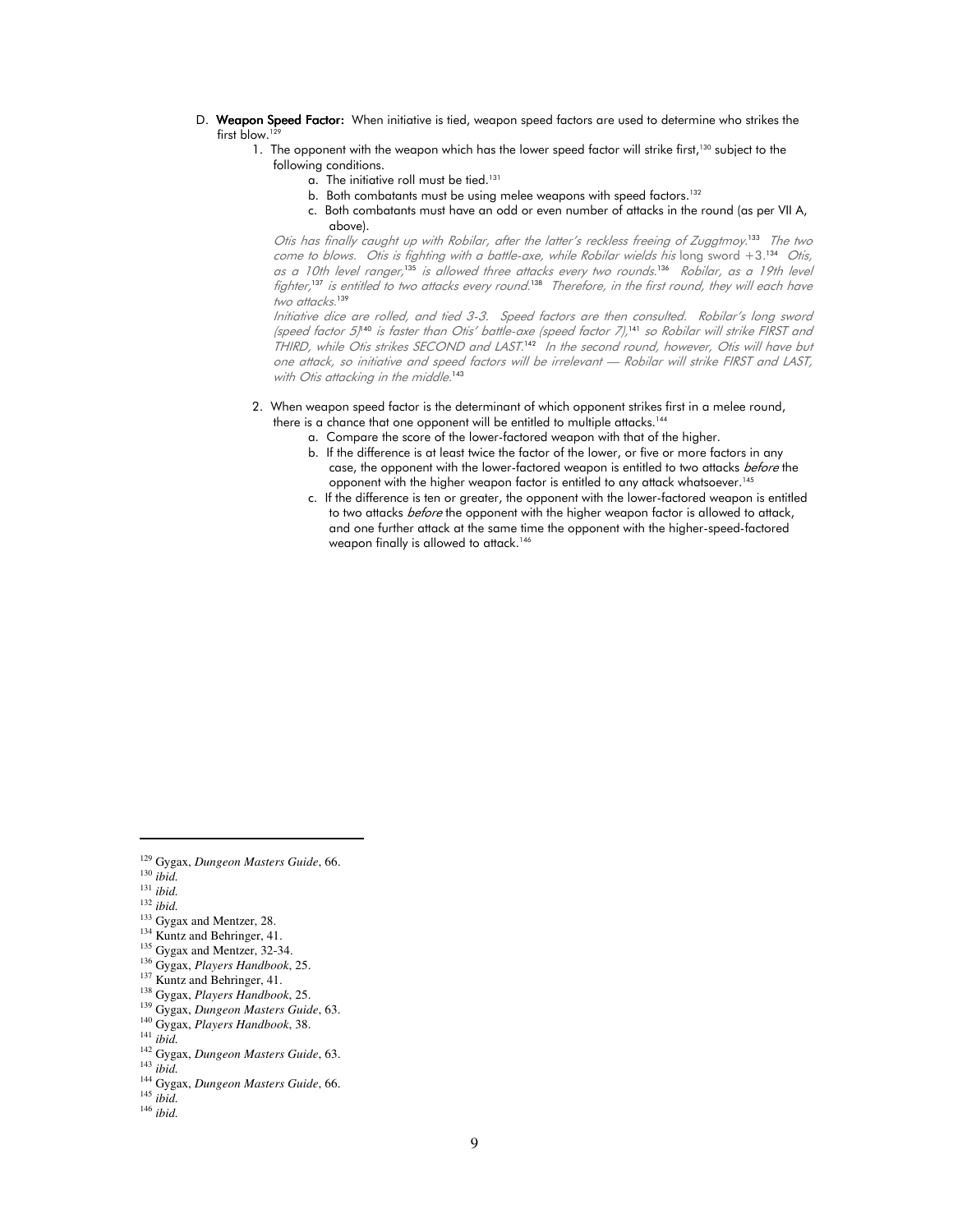3. Note that such speed factor considerations are not applicable when either closing or charging to melee, but after an initial round of combat, or in cases where closing/charging was not necessary, the speed factor considerations are applicable.<sup>147</sup>

Zagyg, amused by all this pointless bickering, plucks Tenser, Otis, and Robilar out of the spacetime continuum, and drops them into a demi-plane of his own devising at a time in their pasts when they were all 1st level. He gives Tenser a dagger, Otis a club, and Robilar an awl pike. (Zagyg always did have a soft spot for ol' Robilar.) Zagyg also loads the mystical dice of fate such that the three always tie for initiative. Then he sits back to watch.

In the 1st round, the reluctant combatants close to striking distance, so no melee takes place. <sup>148</sup> In the 2nd round, a comparison of weapon lengths determines who strikes when. Robilar's pike (18') $^{19}$  is first, followed by Otis' club (3') $^{150}$ , and, finally, Tenser's dagger (15"). $^{151}$  Speed factors are not considered (per 1 & 2, above) as this was their first round of combat after closing.

In round 3, however (with initiative tied), the speed factor rules apply Because there is a ten-point difference in speed factors between Tenser's dagger and Robilar's pike, Tenser is allowed to attack twice before Robilar, and once more at the same time as Robilar. The difference between Robilar's pike and Otis' club is nine. Because the difference (9) is at least twice the lower factor (4) — or five or more in any case — Otis can also attack twice before Robilar, although without the benefit of a third attack as Tenser has. Thus, the attack sequence this round is Tenser/Otis, Tenser/Otis, Tenser/Robilar. At the end of the round, Zagyg loses interest in the whole thing, sends everyone back to his respective place and time, and takes it upon himself to start designing a completely new game system from scratch. THE END.

<sup>147</sup> Gygax, *Dungeon Masters Guide*, 66.

<sup>148</sup> *ibid.* 

<sup>149</sup> Gygax, *Players Handbook*, 38.

<sup>150</sup> *ibid.* 

<sup>151</sup> *ibid.*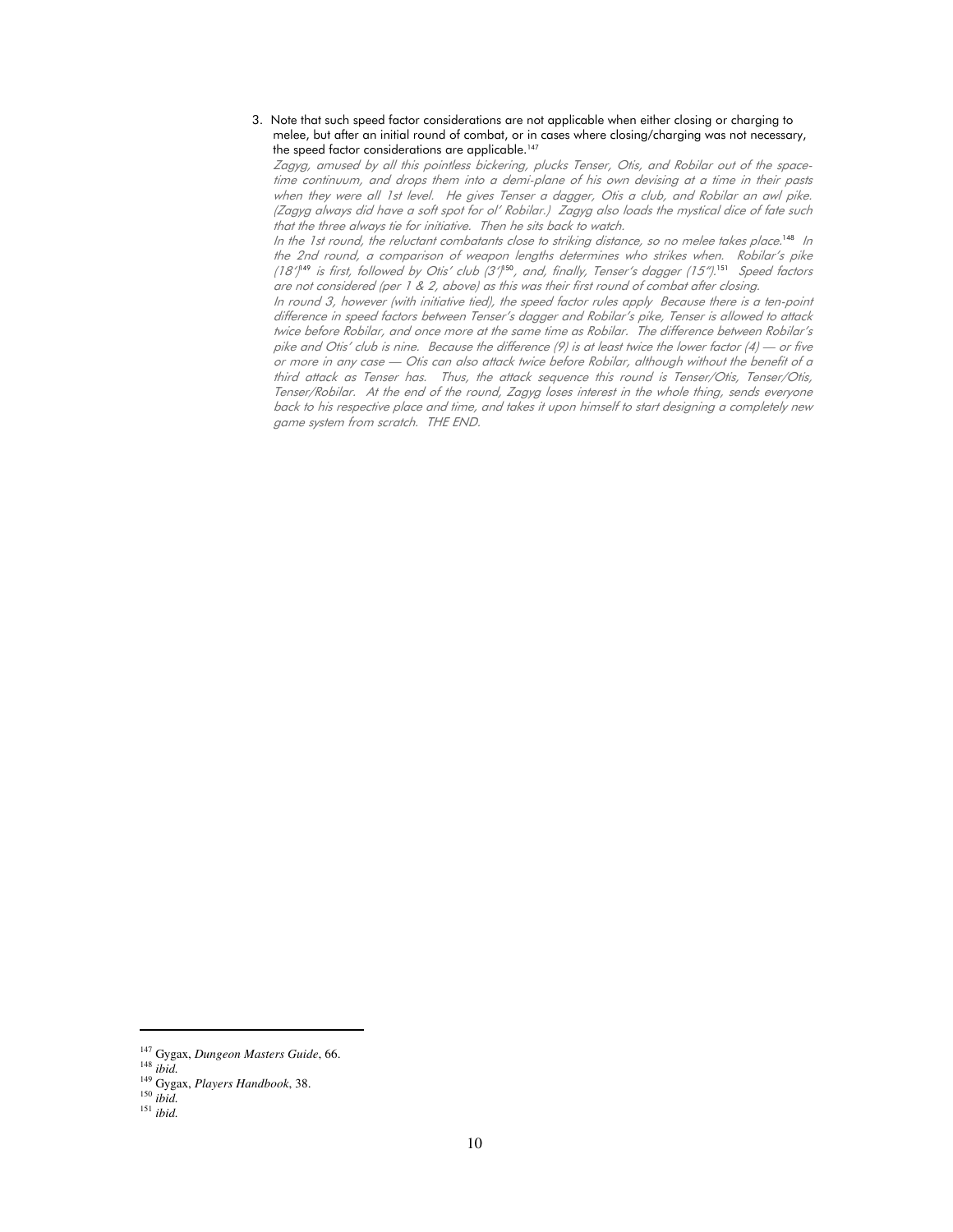### EXAMPLE OF MELEE

A party of good and neutral adventurers is exploring a dungeon. The party includes a cavalier, a paladin, a cleric, a druid, a fighter, a barbarian, and a ranger (all human). They round a corner and encounter a party of evil marauders, including a human magic-user, a human illusionist, a dwarven thief, a human acrobat, a dwarven assassin, a human monk, and a human bard.

Surprise dice are rolled. The barbarian — and, by association, his party — only has a 10% chance to be surprised.<sup>152</sup> (The dungeon does not qualify as "familiar" terrain.) He rolls a 69 on d%, and thus is not surprised. On the evil side, the monk, being 7th level, (and thus the whole red party) is normally surprised 22% of the time.<sup>153</sup> However, the clever cleric had previously cast silence 15' radius on his torch. The DM rules that the thus-silenced blue party will increase their surprise chances by 1 in 6 (16<sup>2</sup>/<sub>3</sub>%). This modifier is added to the <u>monk</u>'s base 22%, yielding a net 38<sup>2</sup>/<sub>3</sub>% (or 39%) chance of surprise. The monk rolls 38 on d%; therefore, his side will be surprised.

Dividing the monk's result of 38 by 16<sup>2</sup>/<sub>3</sub> (and rounding up), we find that his party will be surprised for three segments. Several members of the red party have reaction adjustments from high Dexterity, though, and thus will not be surprised for the full three segments. The illusionist, the thief, and the bard each have a 17 Dexterity, so they will only be surprised for one segment.<sup>154</sup> The acrobat has a 16 Dexterity, and so will only be surprised for two segments.<sup>155</sup>

A d3 is rolled to determine the distance between the parties. This is found to be 20'. The blue party swings into action. The cavalier and the paladin declare that they will charge the magic-user and illusionist, respectively. They are both wearing plate mail, and move at 6".<sup>156</sup> Their doubled charge movement is 12", or 12' per segment. It will take them two of their surprise segments to complete the charge. The barbarian also decides to charge the magic-user. His movement rate is 15",<sup>157</sup> doubled to 30" for charging. He can complete the charge and strike in one segment.

The cleric tosses away his *silenced* torch and begins casting another *silence 15' radius* spell at the magic-user. The casting time is five segments,<sup>158</sup> only three of which can be completed during surprise. The spell will take effect two segments into the first full round of combat. The druid decides to throw his spear  $+2$  at the illusionist. The fighter will sip from his potion of invisibility in the first segment. A result of 2 on  $d+1$  indicates that the potion will take effect two segments later.<sup>159</sup> The ranger, meanwhile, decides to let loose with her light crossbow. She did not have it cocked and loaded, but is still entitled to take her normal rate of fire (3/2, as she is a specialist)<sup>160</sup> in each segment of surprise. She fires at the acrobat.

Now we begin to resolve these actions. First, in surprise segment 1, the ranger makes her first attack with her light crossbow. She is firing at the acrobat, who is AC 8 (but AC type 10). The ranger rolls an 11. Since she is a specialist firing at point blank range, she gets a +2 bonus.<sup>161</sup> She also gets another +2 bonus because she is firing *bolts +2*.<sup>162</sup> Finally, a light crossbow vs. AC type 10 receives an additional  $+3$  bonus.<sup>163</sup> This makes the final result an 18. As the ranger is 8th level, an 18 hits AC -4, thus hitting the acrobat easily.<sup>164</sup> Damage is 2(d4+2),<sup>165</sup> +2 for magic.<sup>166</sup> The ranger rolls a 4, and inflicts 14 hp of damage.

The druid then throws his spear  $+2$  at the illusionist, who is AC 7 (AC type 10). The druid rolls a 5. The  $+2$  magic bonus makes this a 7,<sup>167</sup> but the -2 penalty for medium range drops it to a 5 again.<sup>168</sup> (There is no adjustment for a thrown spear vs. AC type 10.)<sup>169</sup> As the druid is 12th level, this hits AC 9 — not quite good enough.<sup>170</sup>

<sup>155</sup> *ibid.*

<sup>158</sup> Gygax, *Players Handbook*, 45.

<sup>152</sup> Gygax, *Unearthed Arcana*, 19.

<sup>153</sup> Gygax, *Players Handbook*, 30.

<sup>154</sup> Gygax, *Players Handbook*, 11.

<sup>156</sup> Gygax, *Dungeon Masters Guide*, 27.

<sup>157</sup> Gygax, *Unearthed Arcana*, 18.

<sup>159</sup> Gygax, *Dungeon Masters Guide*, 119.

<sup>160</sup> Gygax, *Unearthed Arcana*, 18.

<sup>161</sup> *ibid.*

<sup>162</sup> Gygax, *Dungeon Masters Guide*, 168.

<sup>163</sup> Gygax, *Players Handbook*, 38.

<sup>164</sup> Gygax, *Dungeon Masters Guide*, 74.

<sup>165</sup> Gygax, *Unearthed Arcana*, 18.

<sup>166</sup> Gygax, *Dungeon Masters Guide*, 168.

<sup>167</sup> *ibid.*

<sup>168</sup> Gygax, *Players Handbook*, 38.

<sup>169</sup> *ibid.*

<sup>170</sup> Gygax, *Dungeon Masters Guide*, 74.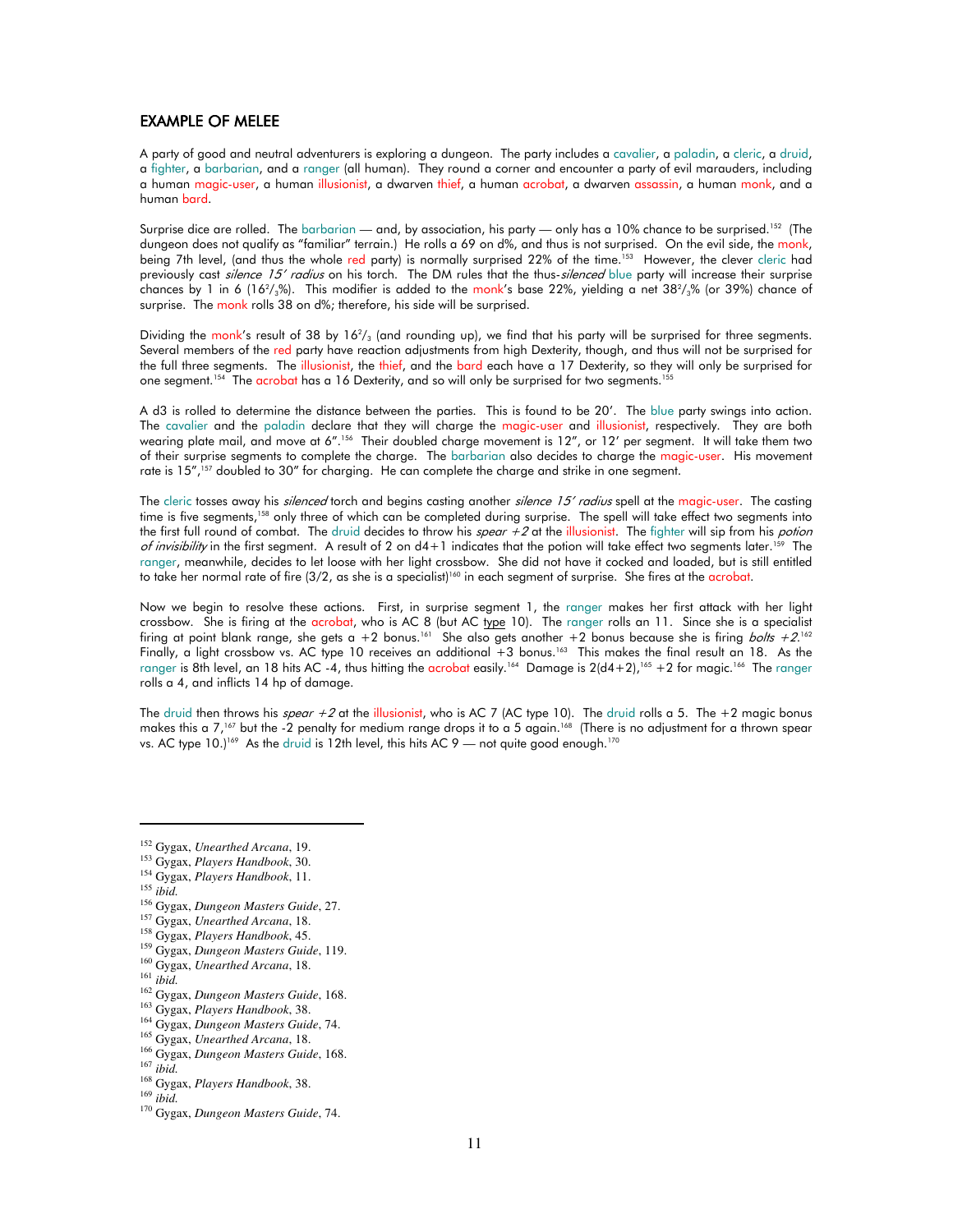The barbarian completes his charge at the magic-user, who is AC 10. He is wielding a *long sword +1*, with a hand axe in his off hand.<sup>171</sup> The barbarian gets to make two attack rolls — one for each weapon. With the sword, he rolls a 17, hitting easily. Damage is d8,<sup>172</sup> +1 for his 17 Strength,<sup>173</sup> +1 for magic.<sup>174</sup> He inflicts 7 hp of damage with the sword. For his axe attack, he rolls even better  $-$  a 19! This causes  $d6+1$  damage, for 4 hp.<sup>175</sup> The magic-user sustains 11 hp of damage.

Now, the ranger fires her second crossbow bolt, again at the acrobat. A roll of 15 hits, causing another 8 hp of damage. At the end of the first segment of surprise, the cavalier and paladin are halfway through their charge, and the cleric is in the midst of casting a spell. We proceed to the second surprise segment.

As noted earlier, the illusionist, the thief, and the bard were only surprised for one segment, so they are on their guard now. In addition, the monk has a *heavy crossbow of speed*, which he can fire in this segment (despite still being surprised). He targets the paladin. The DM decides that the illusionist, who sees the paladin barreling down on him, will start to cast improved invisibility on himself. The casting time is four segments,<sup>176</sup> so the *invisibility* will take effect two segments into the first full round of combat.

The dwarven thief, who has been hidden from view in the second rank, will attempt to *hide in shadows*. The bard, meanwhile, begins casting *heat metal* on the entire blue party, save the druid. The casting time is also four segments;<sup>177</sup> thus, the spell will be completed two segments into the first full round.

On the blue side, the cavalier and paladin will complete their charge movement. The cleric is still casting silence 15' radius. The druid begins casting barkskin on himself. The casting time is three segments,<sup>178</sup> so it will be completed one segment into the first full round. The fighter slowly advances while waiting for his potion to take effect. The barbarian continues to attack the still-surprised magic-user, and the ranger continues firing her light crossbow.

Due to his magic *heavy crossbow of speed*, the still-surprised monk fires first in this segment. He rolls a 7. The +1 bonus for the magic crossbow, together with his  $b \circ l$ ts +2, makes this a 10.<sup>179</sup> However, the paladin is AC type 2, so the heavy crossbow takes a -1 penalty.<sup>180</sup> The net result is 9, which, for a 7th level monk, hits AC 7.<sup>181</sup> The bolt glances harmlessly off the paladin's plate mail.

The barbarian's attack rate is 3/2,<sup>182</sup> so he will attack twice this segment. As his "attack routine" is with two weapons, he gets to strike twice with each. His first attack rolls are 13 (for his long sword +1) and 8 (for his hand axe). Both hit the AC 10 magic-user, for a total of 10 hp. The ranger also has a rate of fire of 3/2, but, as she fired twice last segment, she can only fire once this segment. She rolls a 14, hitting the acrobat for 12 hp this time. The acrobat only had 10 hp left, so he is now unconscious.<sup>183</sup>

The cavalier completes her charge against the magic-user, rolling a 4. She is 9th level, and receives a  $+2$  "weapon of choice" bonus,<sup>184</sup> a +1 bonus for her magic long sword +1, and a +2 bonus for charging. The cavalier also receives a +2 bonus with a long sword vs. AC type 10.<sup>185</sup> This makes her net result 11, which hits AC 1<sup>186</sup> — more than enough to hit the magic-user. She rolls d8 for damage, +1 for her 16 Strength,<sup>187</sup> +1 for magic. The magic-user takes 7 hp of damage. She had only 4 hp left, so she, too, is now unconscious.

<sup>171</sup> Gygax, *Dungeon Masters Guide*, 70.

<sup>172</sup> Gygax, *Players Handbook*, 37.

<sup>173</sup> Gygax, *Players Handbook*, 9.

<sup>174</sup> Gygax, *Dungeon Masters Guide*, 165.

<sup>175</sup> Gygax, *Players Handbook*, 37.

<sup>176</sup> Gygax, *Players Handbook*, 97.

<sup>177</sup> Gygax, *Players Handbook*, 56.

<sup>178</sup> Gygax, *Players Handbook*, 55.

<sup>179</sup> Gygax, *Dungeon Masters Guide*, 168.

<sup>180</sup> Gygax, *Players Handbook*, 38.

<sup>181</sup> Gygax, *Dungeon Masters Guide*, 74. <sup>182</sup> Kim Mohan, "Arcana update, part I", *DRAGON®* , Nov. 1985: 14.

<sup>183</sup> Gygax, *Dungeon Masters Guide*, 82.

<sup>184</sup> Gygax, *Unearthed Arcana*, 14.

<sup>185</sup> Gygax, *Players Handbook*, 38.

<sup>186</sup> Gygax, *Dungeon Masters Guide*, 74.

<sup>187</sup> Gygax, *Players Handbook*, 9.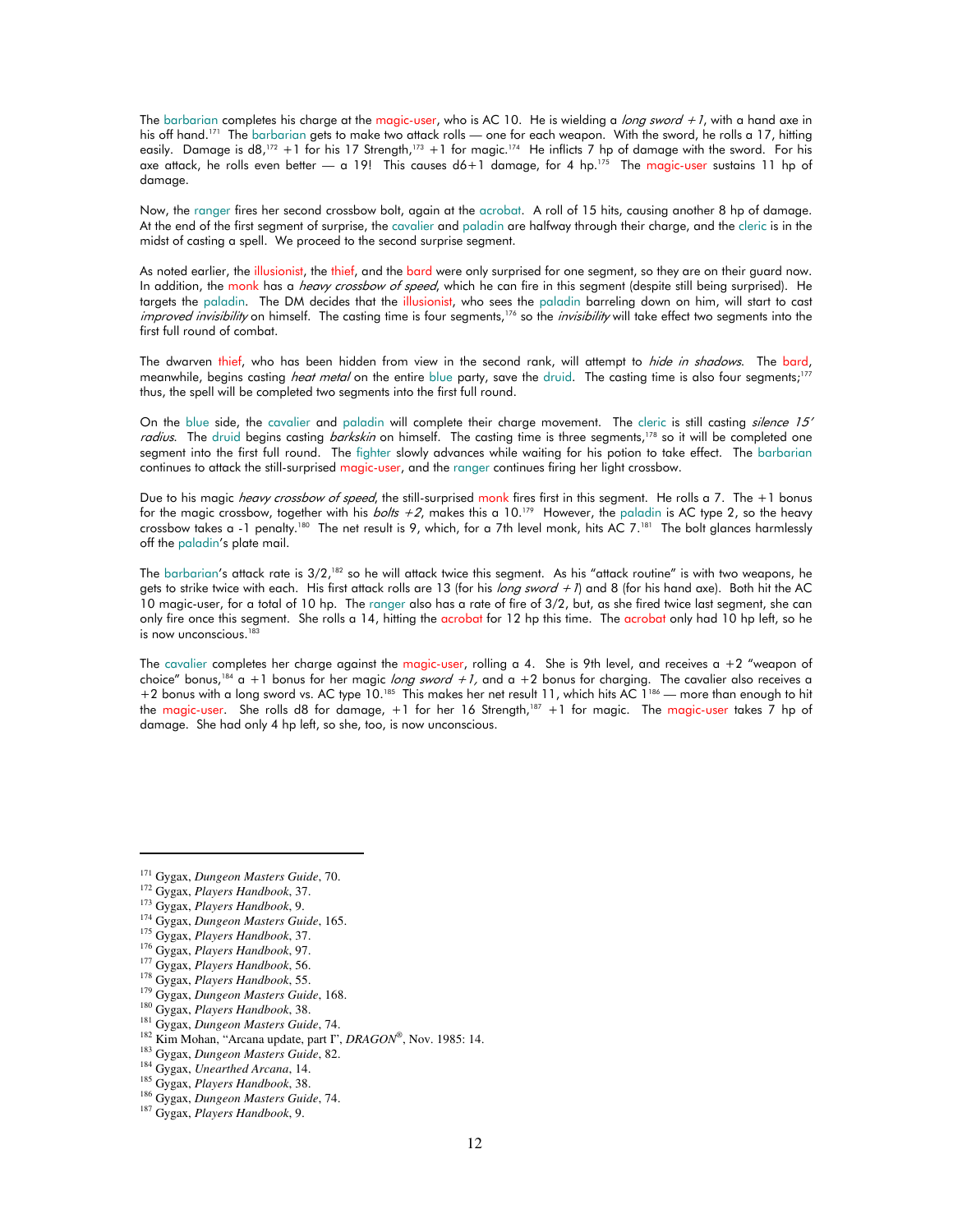At the same time, the paladin completes his charge against the illusionist. He rolls a 3. The paladin, however, receives +3 for his 18/00 Strength,<sup>188</sup> +2 for "weapon of choice", +1 for his magic long sword +1, +2 for charging, and +2 for long sword vs. AC type 10. This totals 13, which, for an 11th level paladin, hits AC -3!<sup>189</sup> (The paladin could not miss.) Damage is d8, +6 for Strength,<sup>190</sup> +1 for magic. A roll of 5 equals 12 hp of damage to the illusionist, which also ruins his spell.

Since the magic-user has fallen, the barbarian wants to make his second attack routine against the adjacent illusionist. However, since the illusionist is no longer surprised, he is not vulnerable to "free" attacks anymore. The barbarian can engage him, but will not have an opportunity to score damage until the first full round of combat.

At the end of two surprise segments, the cleric and druid are still casting spells. The cavalier, paladin, and barbarian are engaged in melee. The soon-to-be *invisible* fighter is closing to striking distance, and the ranger has been firing her light crossbow.

On the red side, the magic-user and acrobat have been incapacitated, the illusionist is in melee with the paladin and barbarian, the thief is hiding in shadows, and the bard is casting a spell. The assassin and the monk are still surprised. The third and final surprise segment now begins.

The illusionist, who will not likely survive the first full round of combat (what with the paladin and the barbarian both wailing away at him), decides to start casting *mass suggestion*. The casting time is six segments,<sup>191</sup> so it will take effect five segments into the first round. He hopes that the dice let him get this spell off in time. The bard, meanwhile, is continuing the *heat metal* spell that she started last segment.

In the blue party, the cavalier will attack the still-surprised assassin. The paladin and barbarian are still engaged with the illusionist, but do not get an opportunity to strike for damage until the first full round (since the illusionist is up and on his guard). The cleric and druid are still occupied with their spells. The fighter continues closing (at 9", he moves a total of 18' in the second and third segments), while the ranger fires her light crossbow at the monk.

The ranger again is entitled to two shots this segment. For her first attack, she rolls a 17. This should hit the monk without question; however, being a monk, he is allowed a save vs. petrification to dodge the missile.<sup>192</sup> The monk rolls a 3, failing the save.<sup>193</sup> The ranger's crossbow bolt hits for the maximum of 14 hp. At the same time, the cavalier takes the first of her two attacks against the assassin. She rolls an 18, undoubtedly enough to hit the AC 10 assassin. The damage is only 5 hp, though — barely a scratch.

For her second attack, the ranger rolls a 13. The monk again fails his save vs. petrification, and suffers another 8 hp of damage. The cavalier also hits the assassin again, for another 5 hp. At the end of this, the third surprise segment, the fighter's potion takes effect. He is now *invisible*.<sup>194</sup> Surprise is over, and the first full round of combat begins.

Both sides declare actions. The DM decides that, while the illusionist continues casting his spell, the hidden thief will attempt to *backstab* the paladin.<sup>195</sup> The assassin will strike at the cavalier, the <u>monk</u> will return fire on the ranger, and the bard will finish her *heat metal* spell. The players announce that the cavalier, paladin, and barbarian will continue attacking their respective opponents, as the cleric and druid complete their spells. The ranger will again fire at the monk, while the invisible fighter moves into position to strike at the bard next round. For the first time in this encounter, initiative is rolled. Also for the first time in this encounter, the dice favor the red party, which wins initiative 6-5. Now, the timing of everyone's actions is determined.

The monk, with his *heavy crossbow of speed*, automatically fires first. He rolls a 4. This is increased to 7 with magic bonuses. The ranger is AC type 5, which grants another  $+2$  bonus, for a 9 total.<sup>196</sup> This only hits AC 7.<sup>197</sup> The ranger is AC 4, so the bolt again glances off harmlessly.

<sup>188</sup> Gygax, *Players Handbook*, 9.

<sup>189</sup> Gygax, *Dungeon Masters Guide*, 74.

<sup>190</sup> Gygax, *Players Handbook*, 9.

<sup>191</sup> Gygax, *Players Handbook*, 99.

<sup>192</sup> Gygax, *Players Handbook*, 30.

<sup>193</sup> Gygax, *Dungeon Masters Guide*, 79. <sup>194</sup> Gygax, *Dungeon Masters Guide*, 126.

<sup>195</sup> Gygax, *Players Handbook*, 27.

<sup>196</sup> Gygax, *Players Handbook*, 38.

<sup>197</sup> Gygax, *Dungeon Masters Guide*, 74.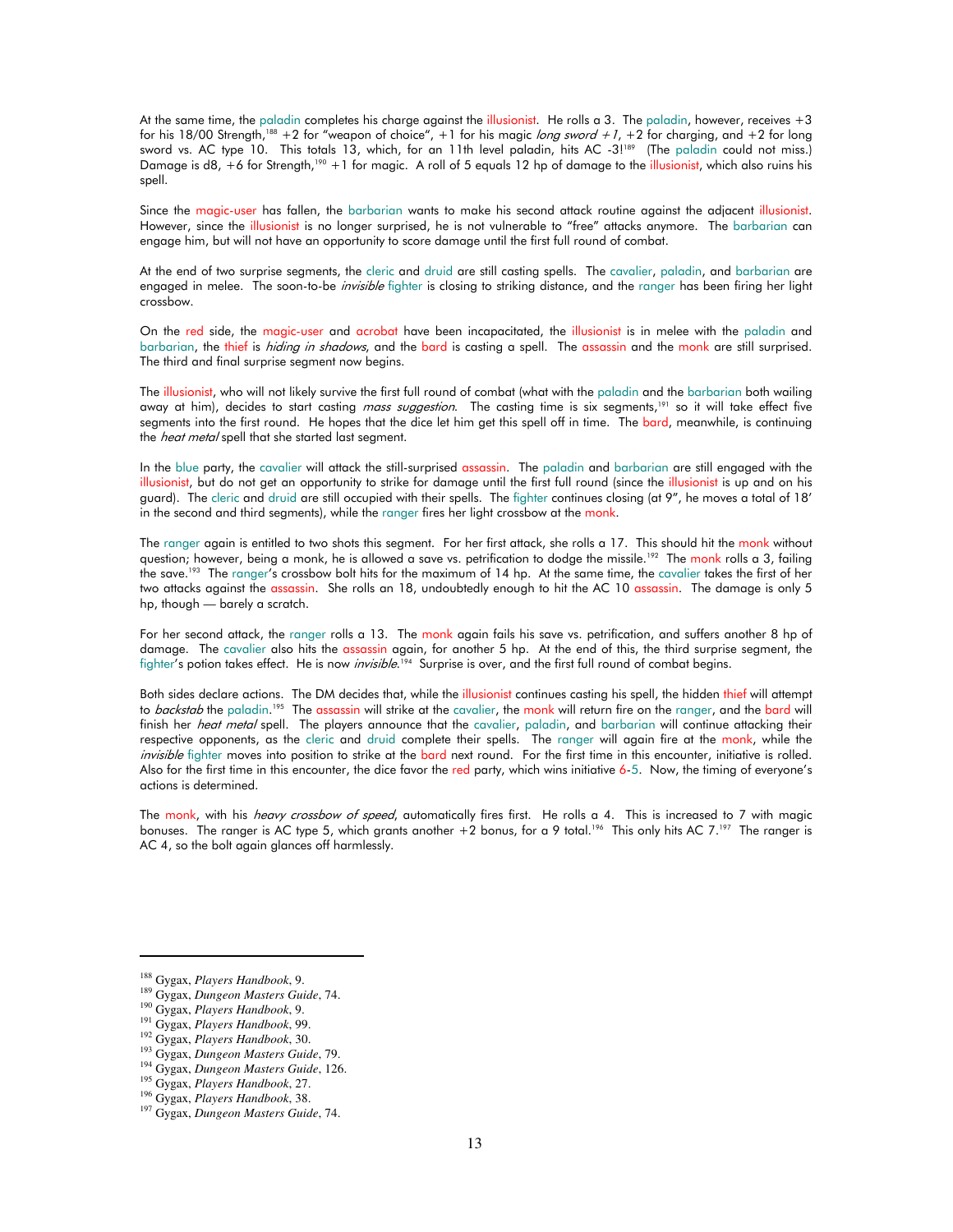The druid's *barkskin* spell takes effect now, improving his AC from 6 to 5.<sup>198</sup> Next, the cleric's *silence 15' radius* spell goes off (without a saving throw) against the unconscious magic-user.<sup>199</sup> While this enhances the fighter's *invisibility* (and, unfortunately, the thief's *hide in shadows*), it is not quick enough to *silence* the bard. Having won initiative, the bard's *heat* metal spell takes effect just slightly earlier in segment 2 than the cleric's spell.

Since the fighter became *invisible*, he can no longer be targetted, but the cavalier and paladin (both of whom are wearing plate mail) are affected, as is the barbarian (who is unarmored, but wielding metal weapons). On this, the first round of the spell, their metal items become uncomfortably warm.<sup>200</sup> Both the cleric and ranger are wearing magical *chain mail +1*, which is entitled to a save vs. magical fire.<sup>201</sup> They both pass the save, and their armor is unaffected by the spell (although they will be unable to draw any metallic weapons).

It was determined earlier that the illusionist's spell would be completed in segment 5. He is being attacked by both the paladin (with a long sword +1) and the barbarian (with a long sword +1 and a hand axe). Subtracting the blue party's losing initiative roll of 5 from the weapon speed factors (5 and 4, respectively), and treating negative numbers as positive, it is seen that the weapons will strike in segment "0" (the very beginning of the round) and segment 1, both before the spell is completed. (The poor *illusionist* did not make out so well after all.)

The paladin rolls a 1. Unbelievably, this is sufficient to hit AC 1!<sup>202</sup> (No official AD&D® rule states that a "to hit" roll of 1 always misses.) The illusionist suffers 10 hp of damage, and loses his spell (again). The barbarian, for his part, rolls a 5 with his *long sword +1*. He receives +1 for his 17 Strength, +1 for magic, and +2 vs. AC type 10, giving him a total of 9. For an 8th level barbarian, this hits AC  $5$ ,<sup>203</sup> and so causes 6 hp of damage. The barbarian's hand axe attack (another 19!) inflicts 4 hp more, killing the illusionist.

Now the hidden thief can make his *backstab* attack against the paladin. (Despite the fact that the thief's side won the initiative, the paladin is entitled to two attacks per round,<sup>204</sup> while the thief has but one; thus, the paladin will always strike first.) The red party's luck being what it is, the thief rolls a 3. Even with a +4 bonus for striking from behind,<sup>205</sup> he still suffers a -1 penalty for using a long sword vs. AC type  $3.^{206}$  (The paladin's shield is negated.)<sup>207</sup> This totals a 6, which, for an 8th level thief, doesn't even hit AC 10.<sup>208</sup> He misses horribly, and is now plainly visible<sup>209</sup> (and a likely target for the paladin's second attack routine).

The cavalier now makes her first attack against the <mark>assassin. (Again, since she receives two attacks per round,<sup>210</sup> and the</mark> assassin only one, the cavalier will always strike first, regardless of initiative.) She rolls an 11, and hits again, this time for a full  $10$  hp.

The assassin returns the attack, rolling a 17. This is modified by -2 for long sword vs. AC type 2.<sup>211</sup> The net result of 15, for a 9th level assassin, hits AC 1.<sup>212</sup> The cavalier is in plate mail and shield, with a 16 Dexterity, and so has AC 0.<sup>213</sup> The assassin's sword barely misses. She will need to roll an 18 or better to hit.<sup>214</sup>

The ranger, who is entitled to only one shot this round, fires at the monk. This time she rolls a  $5, +2$  for specialization,  $+2$ for magic, and +3 vs. AC type 10, for a net result of 12. This hits the AC 5 monk, who yet again fails his save vs. petrification, and suffers 14 hp of damage. The monk is now unconscious.

The paladin, as predicted, makes his second attack against the foolish thief who attempted to backstab him. As was illustrated earlier, the paladin cannot miss AC 1 or worse, and thus does not even bother to roll. He hits the thief for 11 hp of damage. The cavalier, meanwhile, makes her second attack on the assassin. She rolls a 17, and inflicts 9 hp more.

<sup>207</sup> Gygax, *Dungeon Masters Guide*, 70.

- <sup>209</sup> Gygax, *Players Handbook*, 28.
- <sup>210</sup> Gygax, *Unearthed Arcana*, 22.

<sup>198</sup> Gygax, *Players Handbook*, 55.

<sup>199</sup> Gygax, *Players Handbook*, 45.

<sup>200</sup> Gygax, *Players Handbook*, 56.

<sup>201</sup> Gygax, *Dungeon Masters Guide*, 43.

<sup>202</sup> Gygax, *Dungeon Masters Guide*, 74.

<sup>203</sup> *ibid.*

<sup>204</sup> Gygax, *Unearthed Arcana*, 22.

<sup>205</sup> Gygax, *Players Handbook*, 27.

<sup>206</sup> Gygax, *Players Handbook*, 38.

<sup>208</sup> Gygax, *Dungeon Masters Guide*, 74.

<sup>211</sup> Gygax, *Players Handbook*, 38.

<sup>212</sup> Gygax, *Dungeon Masters Guide*, 74. <sup>213</sup> Gygax, *Players Handbook*, 11, 36.

<sup>214</sup> Gygax, *Dungeon Masters Guide*, 74.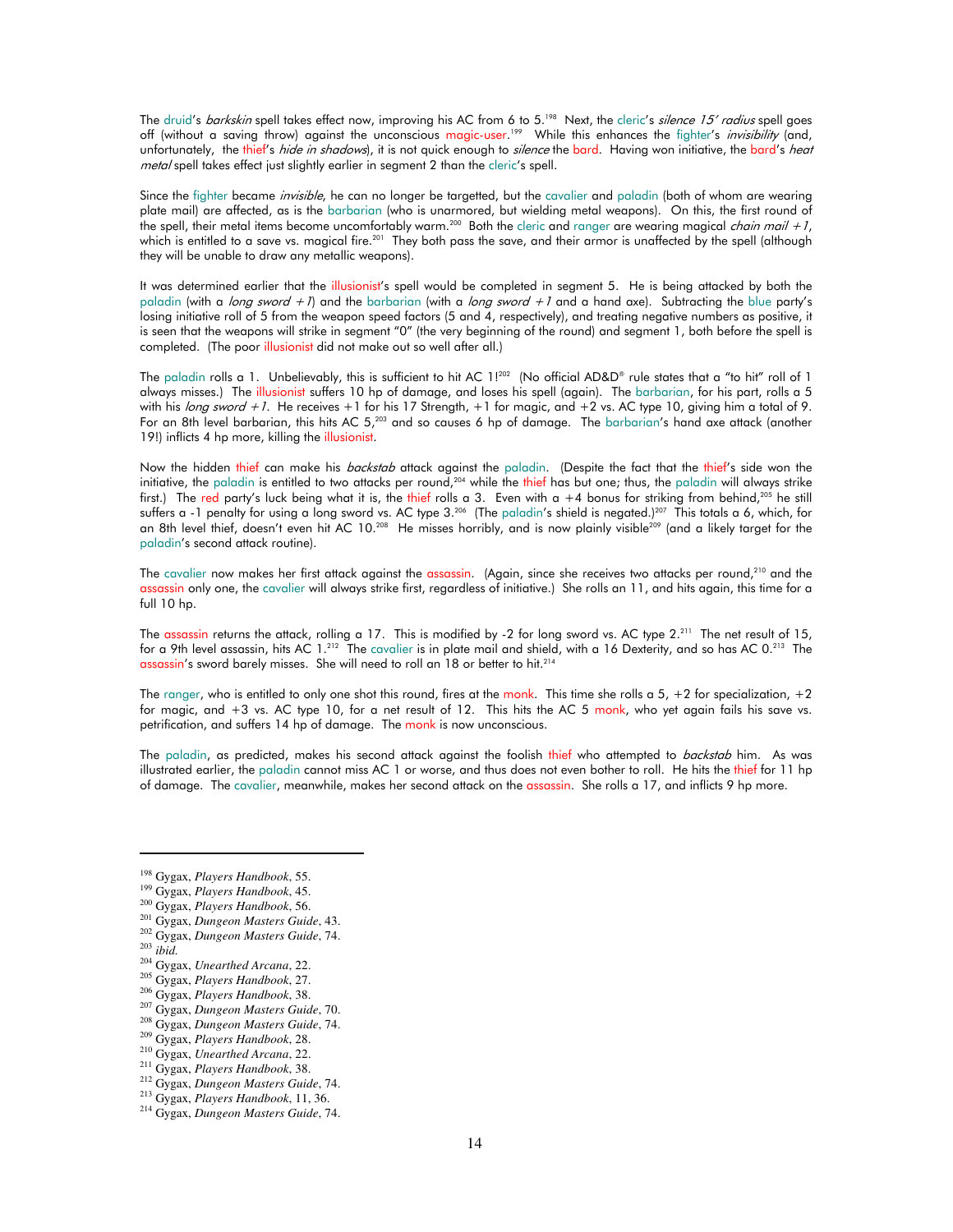At the end of the first full round of combat, the illusionist is dead. The cavalier is engaged with the assassin, while the paladin and barbarian are similarly engaged with the thief. Except for the cleric, druid, and ranger (who never advanced forward), everyone is *silenced*. The cavalier, paladin, barbarian, cleric, and ranger are under the effects of the bard's heat metal spell. The *invisible* fighter is in striking distance of the bard. The monk is unconscious at -1 hp, while the acrobat and magic-user each suffer 1 hp of bleeding damage (leaving them at -3 and -4, respectively).<sup>215</sup>

Actions are now declared for round 2. The DM decides that the magic-user, acrobat, and monk will all lay on the ground bleeding (not that they have much choice). The thief and assassin will continue attacking their opponents, while the bard (who is unaware of the *invisible* fighter) will drink half of her *potion of super-heroism*. The DM rules that she will need one segment to take it from her pouch, $^{216}$  one segment to drink it, and a further d4+1 = three segments before it takes effect.

The players declare that the cavalier, paladin, and barbarian will continue attacking their respective opponents. The cleric, who is outside the *silenced* area, will cast *light* on the bard's eyes. The casting time is four segments.<sup>217</sup> The druid will cast flame blade (three segments),<sup>218</sup> while the ranger (also unaware of the *invisible* fighter's position) will fire on the bard. Initiative dice are rolled, and the blue party wins 4-3.

The cavalier, paladin, fighter, barbarian, and ranger are each allowed two attacks this round.<sup>219</sup> Initiative is irrelevant for them, even though they won. The cavalier hits the assassin with a roll of 8, causing 4 hp of damage. The paladin automatically hits the thief, for 11 hp. The barbarian hits with his long sword  $+1$ , doing another 3 hp of damage, but misses with his hand axe on a roll of 2.

The now-visible<sup>220</sup> fighter strikes the bard for a whopping 17 hp (d8, +6 for 18/00 Strength, +3 for double specialization,<sup>221</sup> +1 for magic long sword +7)! Unfortunately, this puts him in the line of fire of the ranger. Since the fighter and bard are both humans (and thus about the same size), the ranger has a 50/50 chance of hitting either of them.<sup>222</sup> The DM's secret die roll indicates that the fighter will be the target. The blue party's luck continues, however, as the ranger rolls a 1 and misses her ally. The druid's *flame blade* spell now takes effect, followed by the cleric's *light* spell. The bard, however, easily makes her saving throw with a 16, so the *light* spell goes off immediately behind her.<sup>223</sup>

It is now the red party's turn to act. The bard's *potion of super-heroism* kicks in. She is a 7th level fighter, and so gains three levels and  $2d10 + 3 = 17$  hit points.<sup>224</sup> A roll of 5d4 indicates that the effects will last for eleven rounds,<sup>225</sup> but this is divided by two (six rounds), as she drank only half of the potion.<sup>226</sup>

Meanwhile, the thief attacks the barbarian (figuring he is less likely to hit the plate-armored paladin). He rolls a 10. As the barbarian is AC type 10, this is modified to a 12, which hits AC 7.<sup>227</sup> The unarmored barbarian, however, with his 18 Dexterity, is AC  $2^{228}$  — not much worse than the paladin after all! The thief does not feel at all good about this. On the other side of the melee, the assassin again swings at the cavalier. As was determined earlier, she needs to roll an 18 or better to hit. She rolls a 15, and misses again.

Now, the blue fighter-types get their second attacks. The ranger, seeing that she no longer has a clear shot, will hold her fire. The cavalier hits the assassin for 4 hp more. The paladin and barbarian kill the thief. The fighter hits the bard again, this time for 14 hp (which is subtracted from the temporary 17 hp the bard gained from her *potion of super-heroism*).<sup>22</sup>

<sup>215</sup> Gygax, *Dungeon Masters Guide*, 82.

<sup>216</sup> Gygax, *Dungeon Masters Guide*, 71.

<sup>217</sup> Gygax, *Players Handbook*, 44.

<sup>218</sup> Gygax, *Unearthed Arcana*, 42.

<sup>219</sup> Gygax, *Unearthed Arcana*, 18, 22.

<sup>220</sup> Gygax, *Dungeon Masters Guide*, 126.

<sup>221</sup> Gygax, *Unearthed Arcana*, 18.

<sup>222</sup> Gygax, *Dungeon Masters Guide*, 63.

<sup>223</sup> Gygax, *Players Handbook*, 44. <sup>224</sup> Gygax, *Dungeon Masters Guide*, 127.

<sup>225</sup> *ibid.*

<sup>226</sup> Gygax, *Dungeon Masters Guide*, 125.

<sup>227</sup> Gygax, *Dungeon Masters Guide*, 74.

<sup>228</sup> Gygax, *Unearthed Arcana*, 18.

<sup>229</sup> Gygax, *Dungeon Masters Guide*, 127.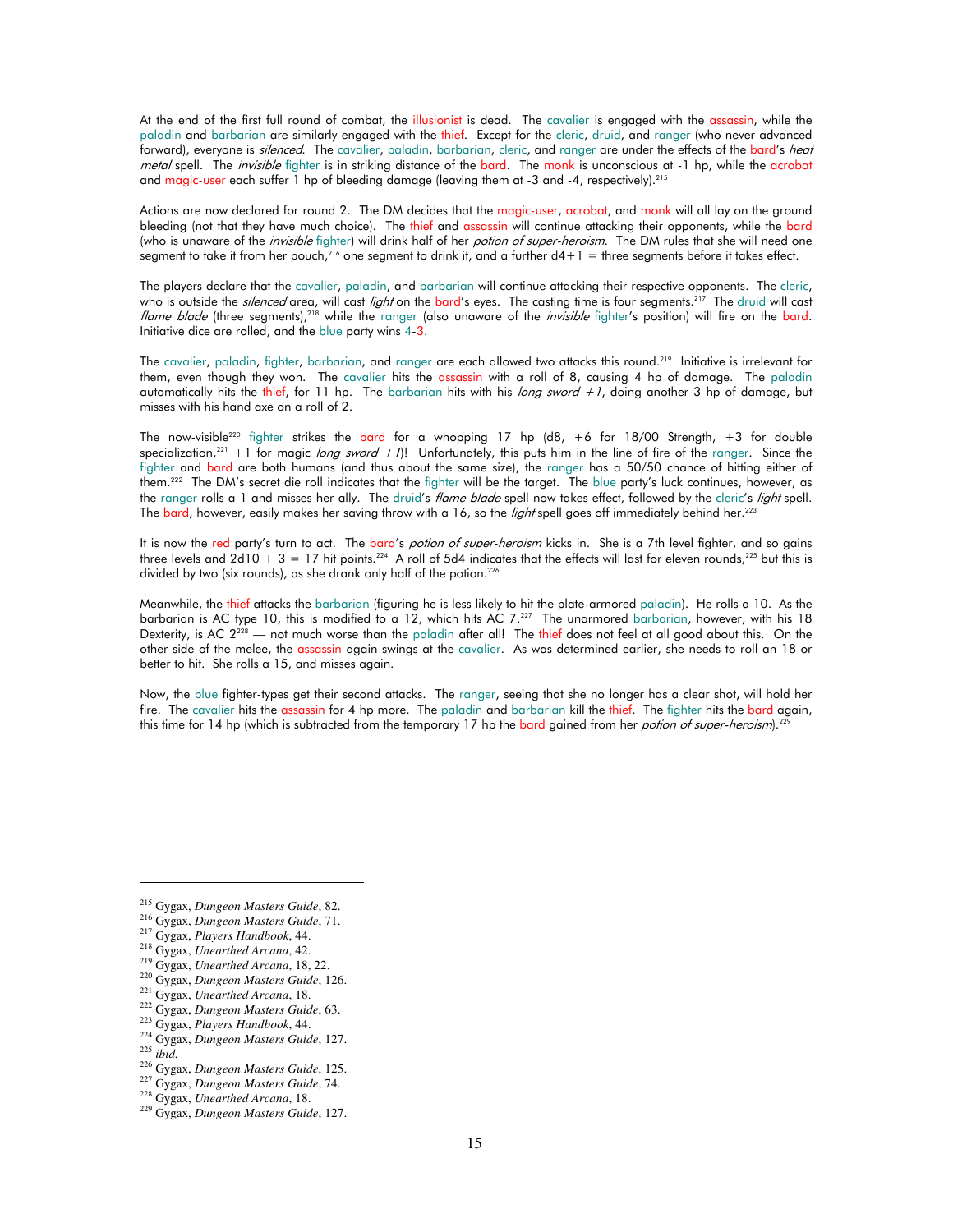At the end of round 2, the arms and armor of the cavalier, paladin, and barbarian are now "hot", and they each suffer d4 damage from the *heat metal* spell.<sup>230</sup> The damage rolls are 3, 1, and 3, respectively (this being the only damage they have sustained thus far). The illusionist and thief are dead. The magic-user, acrobat, and monk each lose another hit point to bleeding, leaving them at -5, -4, and -2, respectively. The assassin is still engaged with the cavalier, and the bard with the fighter. Spells in effect are the aforementioned *heat metal* on most of the blue party, *silence 15' radius* on all the melee combatants, and *barkskin* and *flame blade* on the druid. The bard will have the benefit of her *potion of super-heroism* for five more rounds.

Actions are now declared for round 3. The assassin continues fighting the cavalier, while the bard will attack the fighter with her *broadsword +3*. The cavalier will continue to attack the assassin, as the fighter will the bard. The barbarian will drop his hot weapons and pick up the unconscious magic-user's staff. The paladin will drop his sword and shield, and begin removing his hot armor. The cleric and the ranger will move up behind the cavalier and paladin, respectively. The druid will charge the assassin.

Initiative dice are again rolled, and tied 5-5. The DM rules that the barbarian can easily retrieve the magic-user's staff in one round. The paladin, however, will need four rounds to remove his plate mail.<sup>231</sup> The cleric and ranger each take their movement (which is of little consequence to the timing of attacks).

The fighter and bard are each entitled to two attacks this round. Since initiative was tied, weapon speeds are used to determine the order of attack. However, both swords have the same speed factor  $(5)$ ,<sup>232</sup> so the attacks will be truly simultaneous. The fighter hits the bard with a 13, causing 13 hp of damage. The bard hits the fighter with a 19, causing 10 hp of damage.

The cavalier is also entitled to two attacks this round, and thus she strikes before the assassin. She rolls an 8, and hits for 6 hp of damage. The assassin only had 6 hp left, so she is unconscious. The DM allows the druid, who was charging the assassin, to continue on to the bard. He will strike last in the round.

The fighter and bard now make their second attacks against each other. The fighter hits with a 12, causing 14 hp of damage. The bard also hits with a 12, causing 9 hp of damage. As she is less than 10' away, the cavalier may also take her second attack on the bard.<sup>233</sup> She rolls a 13, and hits for 9 hp.

Now the druid completes his charge. Unfortunately, he rolls a 3. The +2 bonus for charging makes this a 5. However, the *flame blade* is treated as a scimitar,<sup>234</sup> which has a -1 penalty against the bard's AC type 5.<sup>235</sup> The druid's net result of 4 misses.

The arms and armor of the cavalier and paladin are now "searing", and they each suffer 2d4 damage from the *heat metal* spell.<sup>236</sup> The rolls are 8 and 6. The cavalier, who is still in her helmet, passes out.<sup>237</sup> The paladin, who would have removed his helmet first, does not pass out, but they will both be disabled for 1-4 days from the burns.<sup>238</sup> ("Finally," thinks the bard.)

At the end of round 3, only the bard remains active on the red side. She is engaged with the fighter and the druid. The unconscious magic-user, acrobat, and monk each lose another hit point, bringing them down to -6, -5, and -3, respectively. The cavalier and paladin are down on the blue side, with the cleric, ranger, and barbarian standing nearby.

Actions are declared for round 4. The bard will fight on. The cleric will help the fallen cavalier out of her armor, while the ranger does the same for the paladin. The barbarian will close with the bard, while the fighter and druid continue to attack.

Initiative is rolled, and the bard wins 3-2. However, the bard's attack rate is  $3/2$ ,<sup>239</sup> and she only has one attack this round. Therefore the fighter, with 2/1, is allowed to strike first. He rolls a 17, and hits for 15 hp. The bard returns the attack. She hits with an 18, but only does 5 hp of damage. Then the druid attacks, but, alas, he rolls a 1 and misses completely. The fighter's second attack roll, though, is a 10, which hits for 17 hp and kills the bard. The melee is over.

<sup>230</sup> Gygax, *Players Handbook*, 56.

<sup>231</sup> Kim Mohan, *Official Advanced Dungeons & Dragons® Wilderness Survival Guide* (U.S.A.: TSR, Inc., 1986), 65.

<sup>232</sup> Gygax, *Players Handbook*, 38.

<sup>233</sup> Gygax, *Dungeon Masters Guide*, 66.

<sup>234</sup> Gygax, *Unearthed Arcana*, 42.

<sup>235</sup> Gygax, *Players Handbook*, 38.

<sup>236</sup> Gygax, *Players Handbook*, 56. <sup>237</sup> *ibid.*

<sup>238</sup> *ibid.*

<sup>239</sup> Gygax, *Players Handbook*, 25, 118.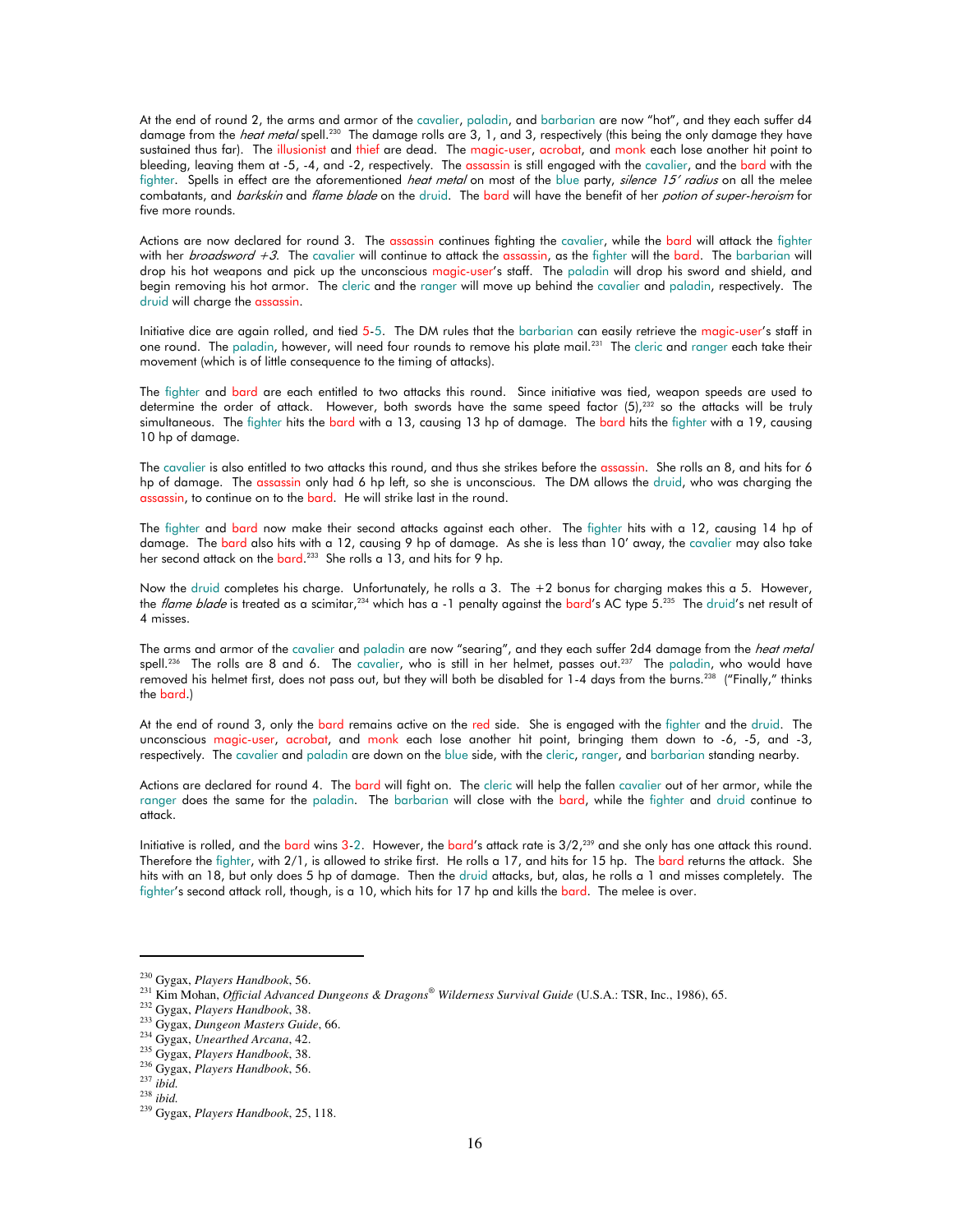What follows on the next two pages are a pair of charts, useful as a graphic tool for comparing which of two actions occurs first in a round. (Thanks to Dragonsfoot members Link and WSmith for their early work with this format!)

| <b>TIED D6 ROLL</b> |  |
|---------------------|--|
|---------------------|--|

|                                | <b>MELEE</b>                           | <b>MELEE</b><br>W/SF                                                    | <b>MELEE</b><br><b>MULTI</b>                                               | <b>CHARGE</b>                                | <b>MISSILE</b>                            | <b>MISSILE</b><br><b>MULTI</b>            | <b>SPELL</b>                                        | <b>TURN</b>                           |
|--------------------------------|----------------------------------------|-------------------------------------------------------------------------|----------------------------------------------------------------------------|----------------------------------------------|-------------------------------------------|-------------------------------------------|-----------------------------------------------------|---------------------------------------|
| <b>MELEE</b>                   | Same<br>Time                           | Same<br>Time                                                            | Higher<br>#AT,<br>then<br>Same<br>Time                                     | Longer<br>Reach                              | Same<br>Time                              | Higher<br>$#AT$ ,<br>then<br>Same<br>Time | Caster's<br>$d6$ vs.<br>Casting<br><b>Time</b>      | Same<br>Time                          |
| <b>MELEE</b><br>W/SF           | Same<br>Time                           | Low<br>Speed<br>Factor<br>(after<br>round 1)                            | Higher<br>$#AT$ ,<br>then as<br><b>MELEE</b><br>or<br><b>MELEE</b><br>W/SF | Longer<br>Reach                              | Same<br>Time                              | Higher<br>#AT,<br>then<br>Same<br>Time    | Speed<br>Factor<br>vs.<br>Casting<br>Time           | Same<br>Time                          |
| <b>MELEE</b><br><b>MULTI</b>   | Higher<br>#AT,<br>then<br>Same<br>Time | Higher<br>#AT,<br>then as<br><b>MELEE</b><br>or<br><b>MELEE</b><br>W/SF | Higher<br>#AT,<br>then as<br><b>MELEE</b><br>or<br><b>MELEE</b><br>W/SF    | Higher<br>$#AT$ ,<br>then<br>Longer<br>Reach | Higher<br>#AT,<br>then<br>Same<br>Time    | Higher<br>#AT,<br>then<br>Same<br>Time    | As<br><b>MELEE</b><br>or<br><b>MELEE</b><br>W/SF    | Same<br>Time                          |
| <b>CHARGE</b>                  | Longer<br>Reach                        | Longer<br>Reach                                                         | Higher<br>#AT,<br>then<br>Longer                                           | Longer<br>Reach                              | <b>Missile</b>                            | <b>Missile</b>                            | Move vs.<br>Casting<br>Time                         | Turn                                  |
| <b>MISSILE</b>                 | Same<br>Time                           | Same<br>Time                                                            | Higher<br>$#AT$ ,<br>then<br>Same<br>Time                                  | <b>Missile</b>                               | Same<br>Time                              | Higher<br>$#AT$ ,<br>then<br>Same<br>Time | Caster's<br>d6 vs.<br>Casting<br>Time               | Same<br>Time                          |
| <b>MISSILE</b><br><b>MULTI</b> | Higher<br>#AT,<br>then<br>Same<br>Time | Higher<br>#AT,<br>then<br>Same<br>Time                                  | Higher<br>#AT,<br>then<br>Same<br>Time                                     | <b>Missile</b>                               | Higher<br>$#AT$ ,<br>then<br>Same<br>Time | Higher<br>#AT,<br>then<br>Same<br>Time    | Caster's<br>d6 vs.<br>Casting<br>Time               | Same<br>Time                          |
| <b>SPELL</b>                   | Casting<br>Time vs.<br>Caster's<br>d6  | Casting<br>Time vs.<br>Speed<br>Factor                                  | As<br><b>MELEE</b><br>or<br><b>MELEE</b><br>$W/$ SF                        | Casting<br>Time vs.<br>Move                  | Casting<br>Time vs.<br>Caster's<br>d6     | Casting<br>Time vs.<br>Caster's<br>d6     | Shorter<br>Casting<br>Time.<br>then<br>Same<br>Time | Casting<br>Time vs.<br>Caster's<br>d6 |
| <b>TURN</b>                    | Same<br>Time                           | Same<br>Time                                                            | Same<br>Time                                                               | Turn                                         | Same<br>Time                              | Same<br>Time                              | Caster's<br>d6 vs.<br>Casting<br>Time               | Same<br>Time                          |

MELEE: Natural attack forms without speed factor ratings.

MELEE W/ SF: Attacks with melee weapons; speed factor is used to break ties in 2nd & subsequent rounds.

MELEE MULTI: Combatant with more attacks strikes first & last; use d6 or SF when both have odd or even # of attacks. CHARGE: Initiative not checked; weapon length / reach determines who strikes first.

MISSILE: MISSILE: Dexterity Reaction/Attacking Adjustment added to (or subtracted from) individual's d6 roll; "Tied d6" includes this. MISSILE MULTI: Missile rate of fire greater than 1; treated the same as MELEE MULTI, but also includes DEX adjustment. SPELL: Completed after # of segments casting time; includes scrolls, potions, & other magic devices with activation times. TURN: Subject to initiative determination, but cannot be interrupted unless cleric is incapacitated.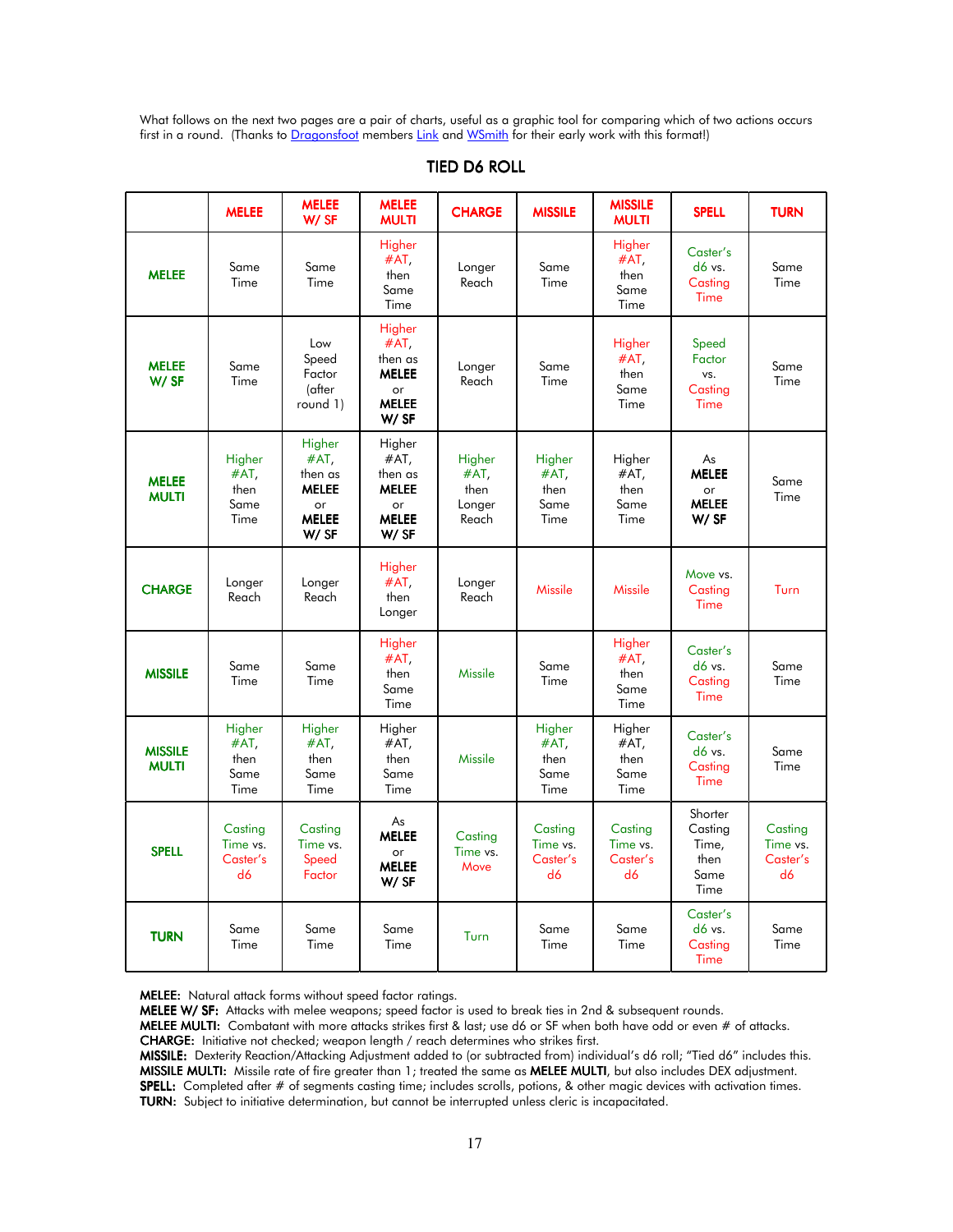# HIGH D6 ROLL VS. LOW D6 ROLL

|                                | <b>MELEE</b>                                      | <b>MELEE</b><br>$W/$ SF                              | <b>MELEE</b><br><b>MULTI</b>                      | <b>CHARGE</b>                             | <b>MISSILE</b>                                    | <b>MISSILE</b><br><b>MULTI</b>                    | <b>SPELL</b>                                   | <b>TURN</b>                           |
|--------------------------------|---------------------------------------------------|------------------------------------------------------|---------------------------------------------------|-------------------------------------------|---------------------------------------------------|---------------------------------------------------|------------------------------------------------|---------------------------------------|
| <b>MELEE</b>                   | High d6                                           | High d6                                              | Higher<br>$#AT$ ,<br>then<br>High d6              | Longer<br>Reach                           | High d6<br>$(+$ DEX)                              | Higher<br>#AT,<br>then<br>High d6<br>$(+$ DEX)    | High d6                                        | High d6                               |
| <b>MELEE</b><br>W/SF           | High d6                                           | High d6                                              | Higher<br>$#AT$ ,<br>then<br>High d6              | Longer<br>Reach                           | High d6<br>$(+$ DEX)                              | Higher<br>#AT,<br>then<br>High d6<br>$(+$ DEX)    | High d6                                        | High d6                               |
| <b>MELEE</b><br><b>MULTI</b>   | Higher<br>$#AT$ ,<br>then<br>High d6              | Higher<br>#AT,<br>then<br>High d6                    | Higher<br>$#AT$ ,<br>then<br>High d6              | Higher<br>#AT,<br>then<br>Longer<br>Reach | Higher<br>$#AT$ ,<br>then<br>High d6<br>$(+$ DEX) | Higher<br>#AT,<br>then<br>High d6<br>$(+$ DEX)    | High d6                                        | High d6                               |
| <b>CHARGE</b>                  | Longer<br>Reach                                   | Longer<br>Reach                                      | Higher<br>$#AT$ ,<br>then<br>Longer               | Longer<br>Reach                           | <b>Missile</b>                                    | <b>Missile</b>                                    | Move vs.<br>Casting<br>Time                    | Turn                                  |
| <b>MISSILE</b>                 | High d6<br>$(+$ DEX)                              | High d6<br>$(+$ DEX)                                 | Higher<br>$#AT$ ,<br>then<br>High d6<br>$(+$ DEX) | <b>Missile</b>                            | High d6<br>$(+$ DEX)                              | Higher<br>$#AT$ ,<br>then<br>High d6<br>$(+$ DEX) | High d6<br>$(+$ DEX)                           | High d6<br>$(+$ DEX)                  |
| <b>MISSILE</b><br><b>MULTI</b> | Higher<br>$#AT$ ,<br>then<br>High d6<br>$(+$ DEX) | Higher<br>#AT,<br>then<br>High d6<br>$(+$ DEX)       | Higher<br>$#AT$ ,<br>then<br>High d6<br>$(+$ DEX) | <b>Missile</b>                            | Higher<br>$#AT$ ,<br>then<br>High d6<br>$(+$ DEX) | Higher<br>#AT,<br>then<br>High d6<br>$(+$ DEX)    | High d6<br>$(+$ DEX)                           | High d6<br>$(+$ DEX)                  |
| <b>SPELL</b>                   | Casting<br>Time vs.<br>Caster's<br>d6             | Casting<br>Time vs.<br>(Speed<br>Factor -<br>Low d6) | As<br><b>MELEE</b><br>or<br><b>MELEE</b><br>W/SF  | Casting<br>Time vs.<br>Move               | Casting<br>Time vs.<br>Caster's<br>d6             | Casting<br>Time vs.<br>Caster's<br>d6             | Shorter<br>Casting<br>Time,<br>then<br>High d6 | Casting<br>Time vs.<br>Caster's<br>d6 |
| <b>TURN</b>                    | High D6                                           | High D6                                              | High D6                                           | Turn                                      | High D6                                           | High D6                                           | High D6                                        | High D6                               |

Caster's d6 vs. Casting Time: Compare segment indicated by caster's initiative die to casting time.

Casting Time vs. Caster's d6: Compare casting time to segment indicated by caster's initiative die.

Casting Time vs. (Speed Factor - Low d6): Compare casting time to absolute value of (speed factor minus losing d6).

Casting Time vs. Move: Compare casting time of spell to segments of movement.

Casting Time vs. Speed Factor: Compare spell casting time to weapon speed factor.

High d6: Party with higher initiative roll acts first.

High d6 (+ DEX): Missile-user adjusts d6 roll according to Dexterity before comparing.

Higher #AT: Individual with most attacks acts first.

Longer Reach: Individual with longer weapon/reach strikes first.

Low Speed Factor (after round 1): Speed factor is used to break ties after 1st round of melee (unless no charging/closing). Missile: Initial missile fire will always beat a charge, as the "reach" of a missile weapon is greater than any melee weapon. Move vs. Casting Time: Compare segments of movement to casting time of spell.

Same Time: Both parties act simultaneously; damage accrues to each.

Shorter Casting Time: When combat is spell vs. spell, the faster spell will be completed first; initiative is used to break ties. Speed Factor vs. Casting Time: Compare weapon speed factor to spell casting time.

Turn: Turning undead will always beat a charge, as the "reach" of the turning cleric is greater than any melee weapon.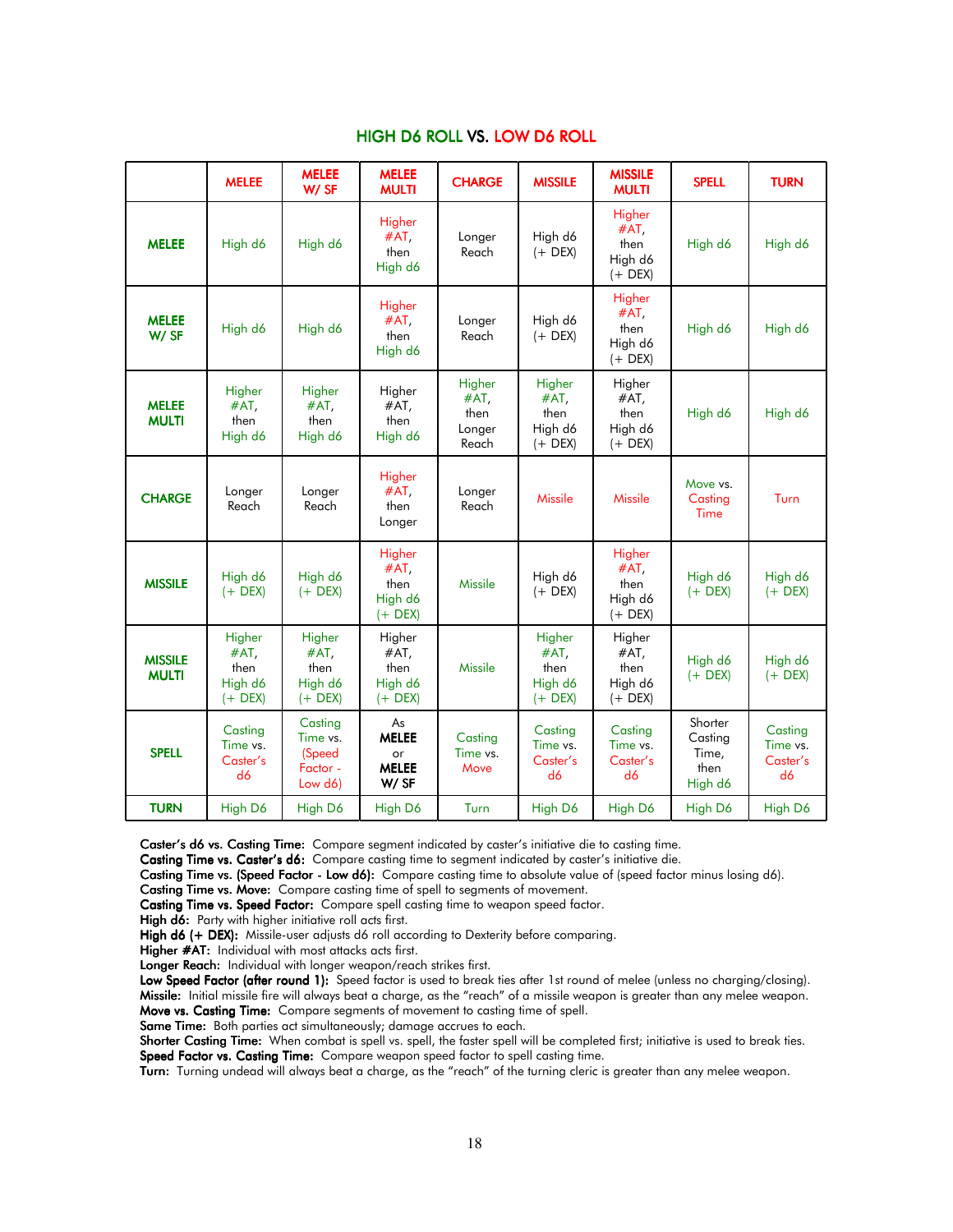This chart (also first developed by Dragonsfoot members Link and WSmith) illustrates the sequence of attacks between combatants with multiple attack routines. The timing of spells (and similar actions) is always keyed to the opponent's first attack, regardless of how many he is permitted. When two or more opponents have attacks in the same row, initiative (or weapon speed, where applicable) determines the order of attacks for that row.

| 1 attack | 2 attacks | 3 attacks | 4 attacks | 5 attacks | 6 attacks |
|----------|-----------|-----------|-----------|-----------|-----------|
|          |           |           |           |           | 1st       |
|          |           |           |           | 1st       |           |
|          |           |           | 1st       |           | 2nd       |
|          |           | 1st       |           | 2nd       |           |
|          | 1st       |           | 2nd       |           | 3rd       |
| only     |           | 2nd       |           | 3rd       |           |
|          | 2nd       |           | 3rd       |           | 4th       |
|          |           | 3rd       |           | 4th       |           |
|          |           |           | 4th       |           | 5th       |
|          |           |           |           | 5th       |           |
|          |           |           |           |           | 6th       |



Cartoon by the late David C. Sutherland III, originally published in The Strategic Preview c. 1976. (Thanks to Paul J. Stormberg for posting this on EN World.)